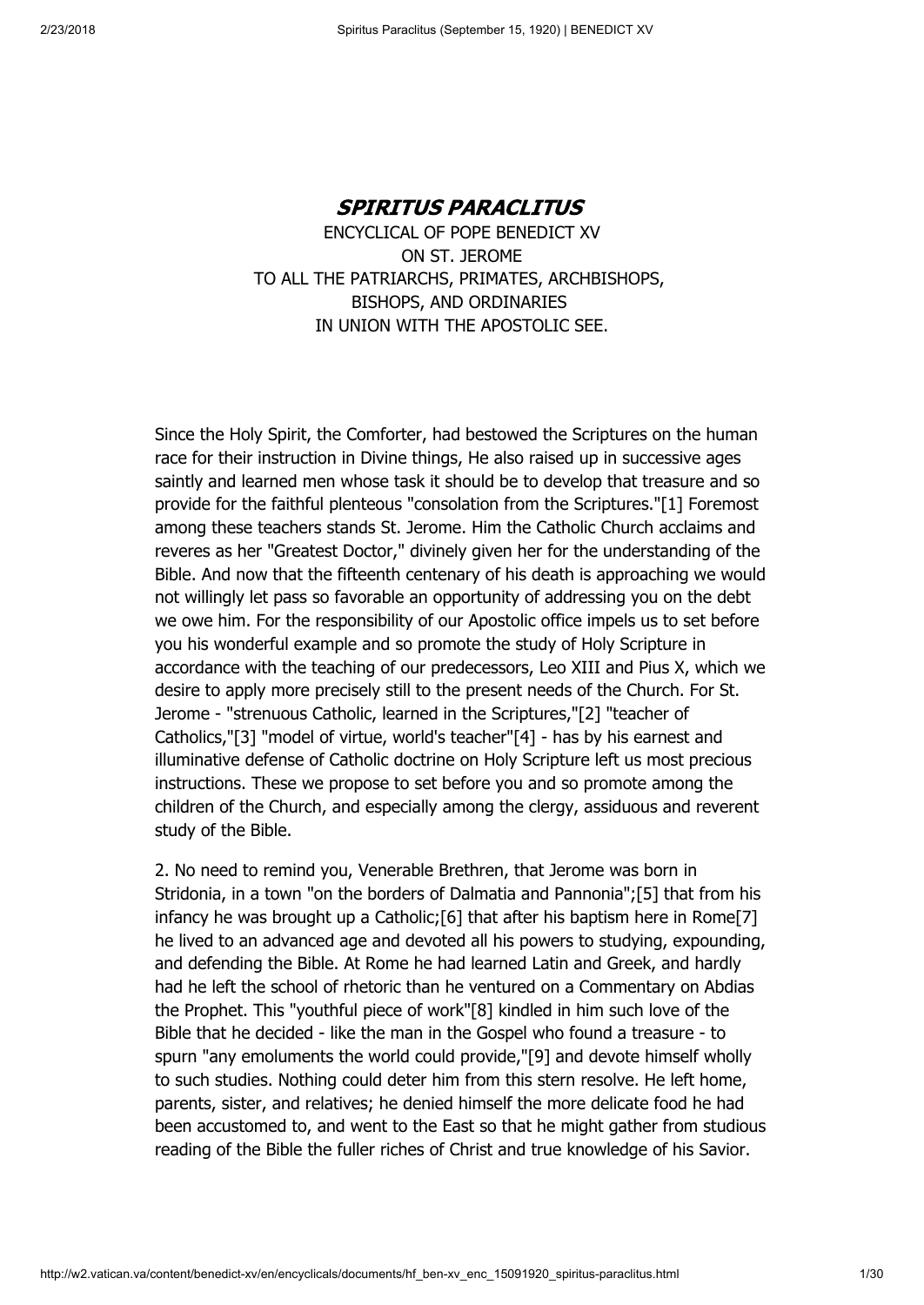[10] Jerome himself tells us in several places how assiduously he toiled: An eager desire to learn obsessed me. But I was not so foolish as to try and teach myself. At Antioch I regularly attended the lectures of Apollinaris of Laodicea; but while I learned much from him about the Bible, I would never accept his doubtful teaching about its interpretation.[11]

3. From Antioch be betook to the desert of Chalcis, in Syria, to perfect himself in his knowledge of the Bible, and at the same time to curb "youthful desires" by means of hard study. Here he engaged a convert Jew to teach him Hebrew and Chaldaic.

What a toil it was! How difficult I found it! How often I was on the point of giving it up in despair, and yet in my eagerness to learn took it up again! Myself can bear witness of this, and so, too, can those who had lived with me at the time. Yet I thank God for the fruit I won from that bitter seed.[12]

4. Lest, however, he should grow idle in this desert where there were no heretics to vex him, Jerome betook himself to Constantinople, where for nearly three years he studied Holy Scripture under St. Gregory the Theologian, then Bishop of that See and in the height of his fame as a teacher. While there he translated into Latin Origen's *Homilies on the Prophets* and Eusebius' Chronicle; he also wrote on Isaias' vision of the Seraphim. He then returned to Rome on ecclesiastical business, and Pope Damasus admitted him into his court.[13] However, he let nothing distract him from continual occupation with the Bible, [14] and the task of copying various manuscripts, [15] as well as answering the many questions put to him by students of both sexes.[16]

5. Pope Damasus had entrusted to him a most laborious task, the correction of the Latin text of the Bible. So well did Jerome carry this out that even today men versed in such studies appreciate its value more and more. But he ever yearned for Palestine, and when the Pope died he retired to Bethlehem to a monastery nigh to the cave where Christ was born. Every moment he could spare from prayer he gave to Biblical studies.

Though my hair was now growing gray and though I looked more like professor than student, yet I went to Alexandria to attend Didymus' lectures. I owe him much. What I did not know I learned. What I knew already I did not lose through his different presentation of it. Men thought I had done with tutors; but when I got back to Jerusalem and Bethlehem how hard I worked and what a price I paid for my night-time teacher Baraninus! Like another Nicodemus he was afraid of the Jews![17]

6. Nor was Jerome content merely to gather up this or that teacher's words; he gathered from all quarters whatever might prove of use to him in this task. From the outset he had accumulated the best possible copies of the Bible and the best commentators on it, but now he worked on copies from the synagogues and from the library formed at Caesarea by Origen and Eusebius; he hoped by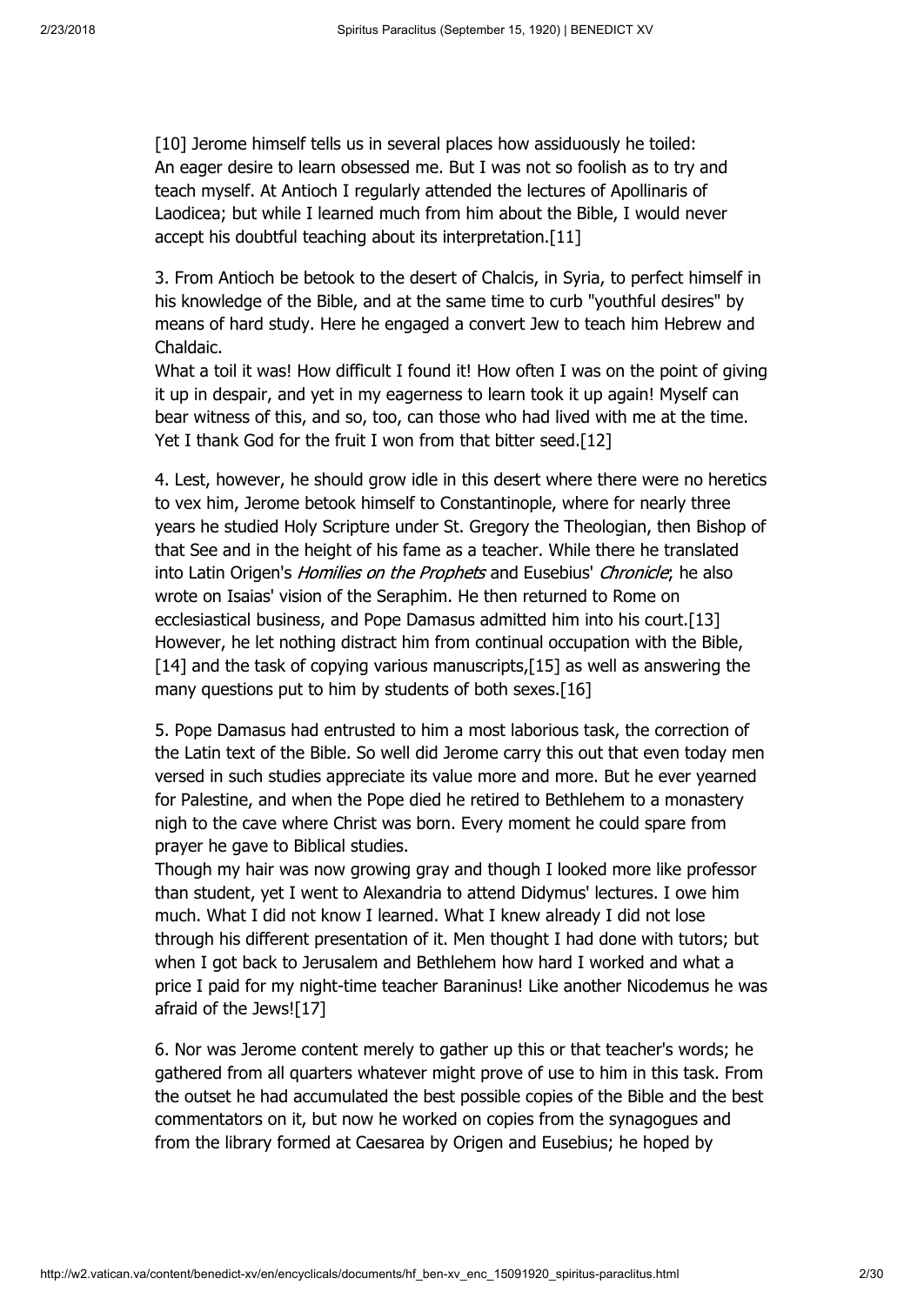assiduous comparison of texts to arrive at greater certainty touching the actual text and its meaning. With this same purpose he went all through Palestine. For he was thoroughly convinced of the truth of what he once wrote to Domnio and Rogatian:

A man will understand the Bible better if he has seen Judaea with his own eyes and discovered its ancient cities and sites either under the old names or newer ones. In company with some learned Hebrews I went through the entire land the names of whose sites are on every Christian's lips.[18]

7. He nourished his soul unceasingly on this most pleasant food: he explained St. Paul's Epistles; he corrected the Latin version of the Old Testament by the Greek; he translated afresh nearly all the books of the Old Testament from Hebrew into Latin; day by day he discussed Biblical questions with the brethren who came to him, and answered letters on Biblical questions which poured in upon him from all sides; besides all this, he was constantly refuting men who assailed Catholic doctrine and unity. Indeed, such was his love for Holy Scripture that he ceased not from writing or dictating till his hand stiffened in death and his voice was silent forever. So it was that, sparing himself neither labor nor watching nor expense, he continued to extreme old age meditating day and night beside the Crib on the Law of the Lord; of greater profit to the Catholic cause by his life and example in his solitude than if he had passed his life at Rome, the capital of the world.

8. After this preliminary account of St. Jerome's life and labors we may now treat of his teaching on the divine dignity and absolute truth of Scripture.

You will not find a page in his writings which does not show clearly that he, in common with the whole Catholic Church, firmly and consistently held that the Sacred Books - written as they were under the inspiration of the Holy Spirit have God for their Author, and as such were delivered to the Church. Thus he asserts that the Books of the Bible were composed at the inspiration, or suggestion, or even at the dictation of the Holy Spirit; even that they were written and edited by Him. Yet he never questions but that the individual authors of these Books worked in full freedom under the Divine afflatus, each of them in accordance with his individual nature and character. Thus he is not merely content to affirm as a general principle - what indeed pertains to all the sacred writers - that they followed the Spirit of God as they wrote, in such sort that God is the principal cause of all that Scripture means and says; but he also accurately describes what pertains to each individual writer. In each case Jerome shows us how, in composition, in language, in style and mode of expression, each of them uses his own gifts and powers; hence he is able to portray and describe for us their individual character, almost their very features; this is especially so in his treatment of the Prophets and of St. Paul. This partnership of God and man in the production of a work in common Jerome illustrates by the case of a workman who uses instruments for the production of his work; for he says that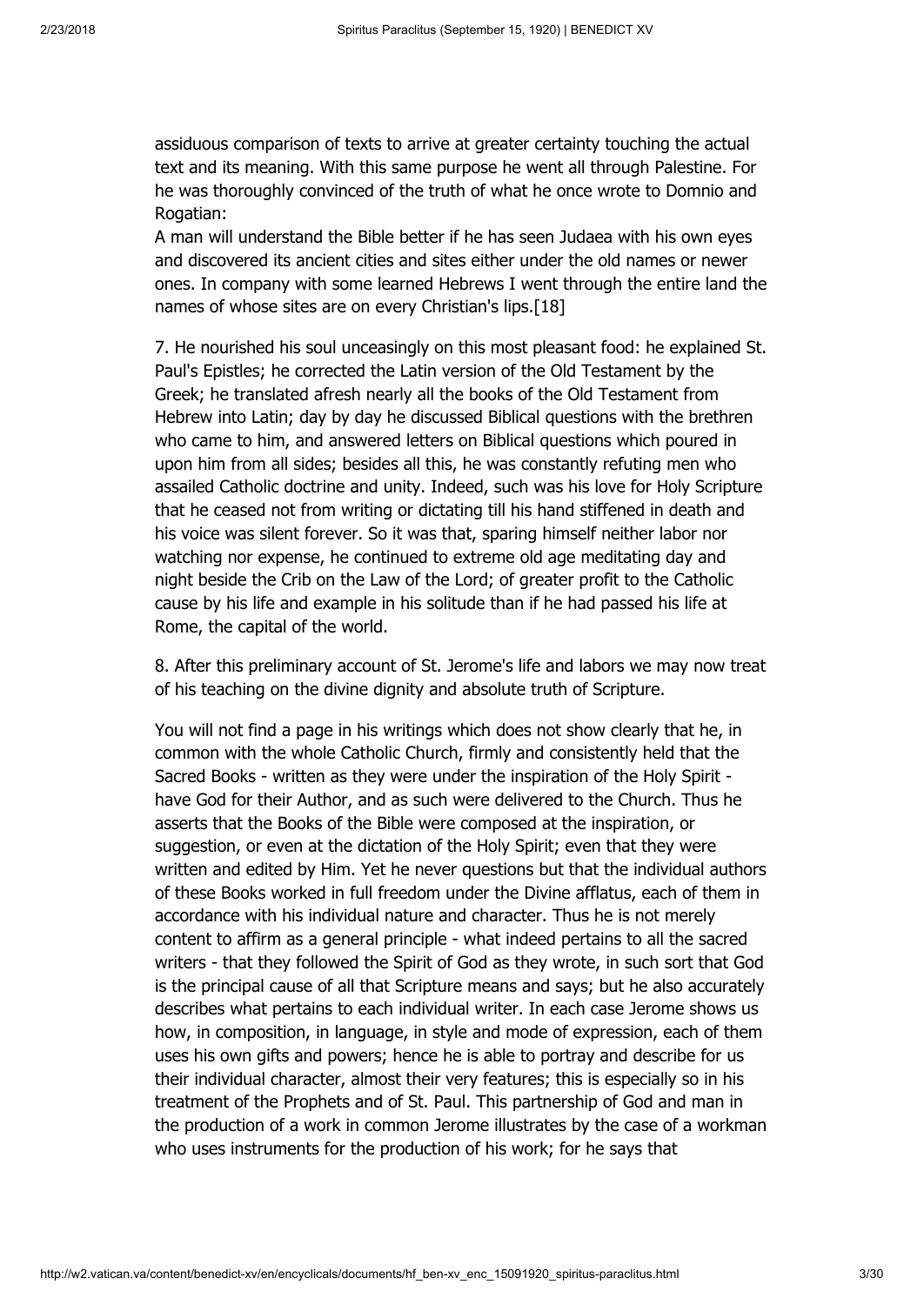whatsoever the sacred authors say "Is the word of God, and not their own; and what the Lord says by their mouths He says, as it were, by means of an instrument."[19]

9. If we ask how we are to explain this power and action of God, the principal cause, on the sacred writers we shall find that St. Jerome in no wise differs from the common teaching of the Catholic Church. For he holds that God, through His grace, illumines the writer's mind regarding the particular truth which, "in the person of God," he is to set before men; he holds, moreover, that God moves the writer's will - nay, even impels it - to write; finally, that God abides with him unceasingly, in unique fashion, until his task is accomplished. Whence the Saint infers the supreme excellence and dignity of Scripture, and declares that knowledge of it is to be likened to the "treasure"[20] and the "pearl beyond price,"[21] since in them are to be found the riches of Christ[22] and "silver wherewith to adorn God's house."[23]

10. Jerome also insists on the supereminent authority of Scripture. When controversy arose he had recourse to the Bible as a storehouse of arguments, and he used its testimony as a weapon for refuting his adversaries' arguments, because he held that the Bible's witness afforded solid and irrefutable arguments. Thus, when Helvidius denied the perpetual virginity of the Mother of God, Jerome was content simply to reply:

Just as we do not deny these things which are written, so do we repudiate things that are not written. That God was born of a Virgin we believe, because we read it. That Mary was married after His birth we do not believe because we do not read it.[24]

11. In the same fashion he undertakes to defend against Jovinian, with precisely the same weapons, the Catholic doctrines of the virginal state, of perseverance, of abstinence, and of the merit of good works:

In refuting his statements I shall rely especially on the testimony of Scripture, lest he should grumble and complain that he has been vanquished rather by my eloquence than by the truth.[25]

12. So, too, when defending himself against the same Helvidius, he says: "He was, you might say, begged to yield to me, and be led away as a willing and unresisting captive in the bonds of truth."[26] Again, "We must not follow the errors of our parents, nor of those who have gone before us; we have the authority of the Scriptures and God's teaching to command us."[27] Once more, when showing Fabiola how to deal with critics, he says:

When you are really instructed in the Divine Scriptures, and have realized that its laws and testimonies are the bonds of truth, then you can contend with adversaries; then you will fetter them and lead them bound into captivity; then of the foes you have made captive you will make freemen of God.[28]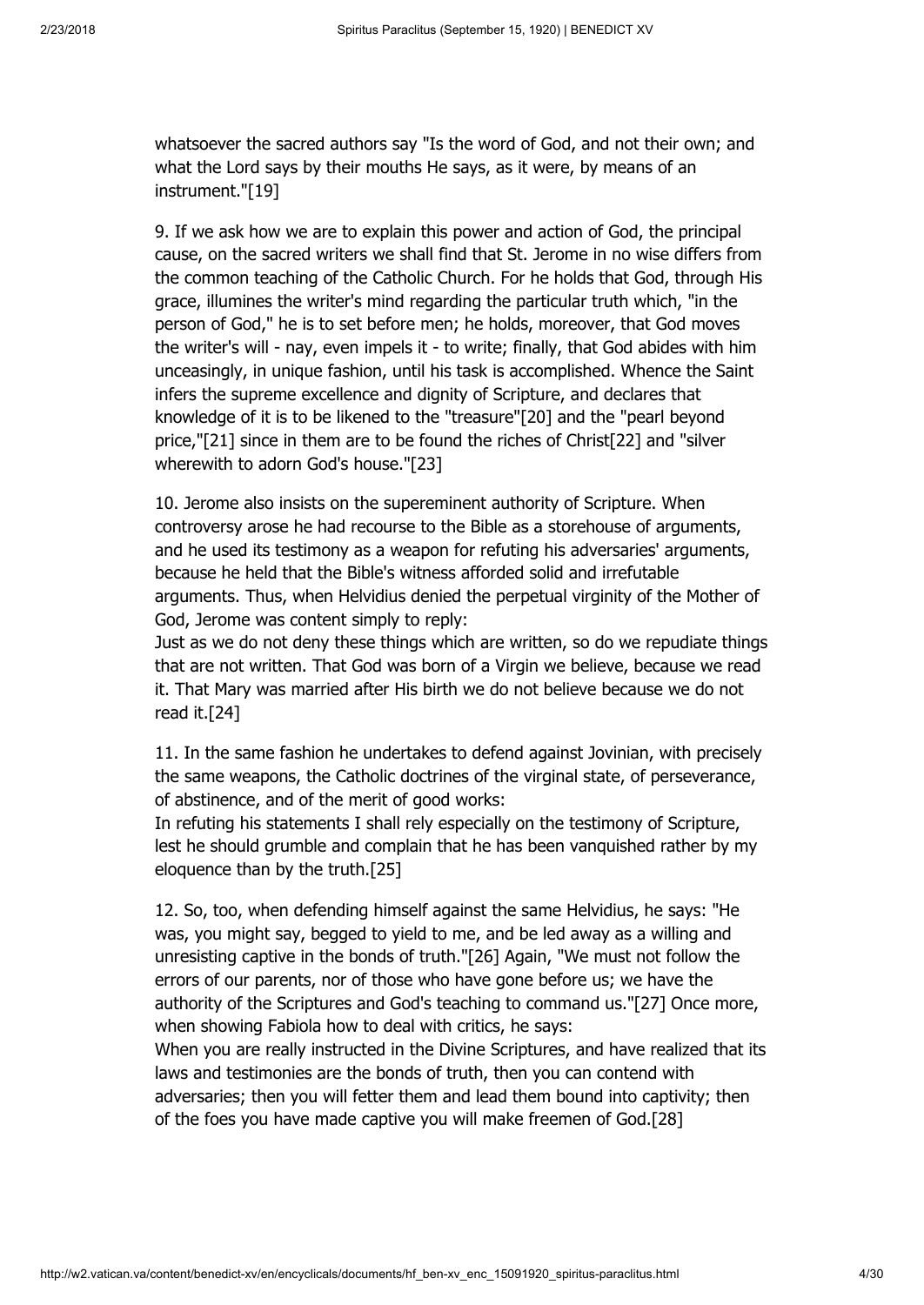13. Jerome further shows that the immunity of Scripture from error or deception is necessarily bound up with its Divine inspiration and supreme authority. He says he had learnt this in the most celebrated schools, whether of East or West, and that it was taught him as the doctrine of the Fathers, and generally received. Thus when, at the instance of Pope Damasus, he had begun correcting the Latin text of the New Testament, and certain "manikins" had vehemently attacked him for "making corrections in the Gospels in face of the authority of the Fathers and of general opinion," Jerome briefly replied that he was not so utterly stupid nor so grossly uneducated as to imagine that the Lord's words needed any correction or were not divinely inspired.[29] Similarly, when explaining Ezechiel's first vision as portraying the *Four Gospels*, he remarks:

That the entire body and the back were full of eyes will be plain to anybody who realizes that there is nought in the Gospels which does not shine and illumine the world by its splendor, so that even things that seem trifling and unimportant shine with the majesty of the Holy Spirit.[30]

14. What he has said here of the Gospels he applies in his Commentaries to the rest of the Lord's words; he regards it as the very rule and foundation of Catholic interpretation; indeed, for Jerome, a true prophet was to be distinguished from a false by this very note of truth:[31] "The Lord's words are true; for Him to say it, means that it is."[32] Again, "Scripture cannot lie";[33] it is wrong to say Scripture lies, nay, it is impious even to admit the very notion of error where the Bible is concerned.[34] "The Apostles," he says, "are one thing; other writers" that is, profane writers - "are another;"[35] "the former always tell the truth; the latter - as being mere men - sometimes err,"[36] and though many things are said in the Bible which seem incredible, yet they are true;[37] in this "word of truth" you cannot find things or statements which are contradictory, "there is nothing discordant nor conflicting";[38] consequently, "when Scripture seems to be in conflict with itself both passages are true despite their diversity."[39]

15. Holding principles like these, Jerome was compelled, when he discovered apparent discrepancies in the Sacred Books, to use every endeavor to unravel the difficulty. If he felt that he had not satisfactorily settled the problem, he would return to it again and again, not always, indeed, with the happiest results. Yet he would never accuse the sacred writers of the slightest mistake - "that we leave to impious folk like Celsus, Porphyry, and Julian."[40] Here he is in full agreement with Augustine, who wrote to Jerome that to the Sacred Books alone had he been wont to accord such honor and reverence as firmly to believe that none of their writers had ever fallen into any error; and that consequently, if in the said books he came across anything which seemed to run counter to the truth, he did not think that that was really the case, but either that his copy was defective or that the translator had made a mistake, or again, that he himself had failed to understand. He continues:

Nor do I deem that you think otherwise. Indeed, I absolutely decline to think that you would have people read your own books in the same way as they read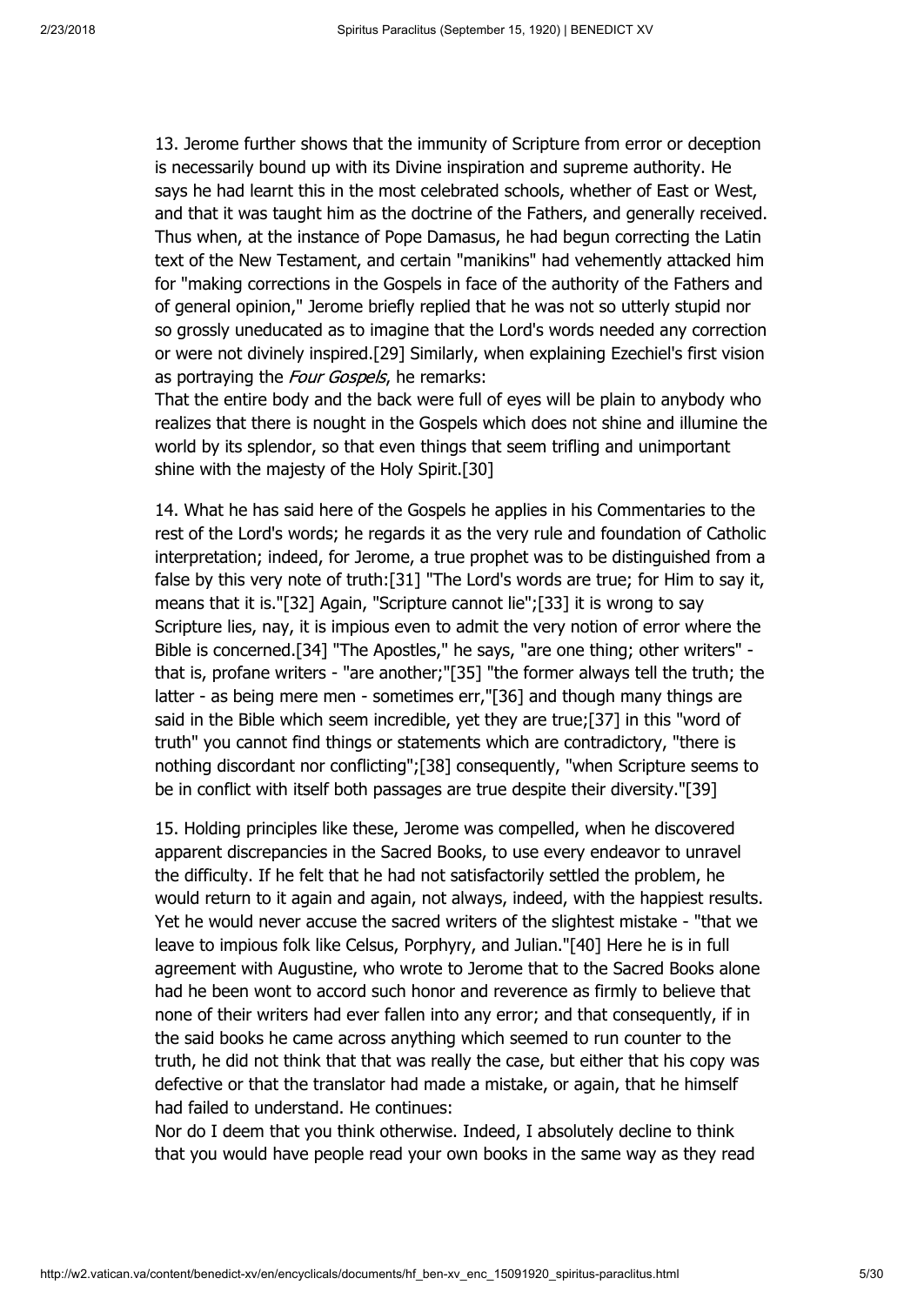those of the Prophets and Apostles; the idea that these latter could contain any errors is impious.[41]

16. St. Jerome's teaching on this point serves to confirm and illustrate what our predecessor of happy memory, Leo XIII, declared to be the ancient and traditional belief of the Church touching the absolute immunity of Scripture from error:

So far is it from being the case that error can be compatible with inspiration, that, on the contrary, it not only of its very nature precludes the presence of error, but as necessarily excludes it and forbids it as God, the Supreme Truth, necessarily cannot be the Author of error.

17. Then, after giving the definitions of the Councils of Florence and Trent, confirmed by the Council of the Vatican, Pope Leo continues: Consequently it is not to the point to suggest that the Holy Spirit used men as His instruments for writing, and that therefore, while no error is referable to the primary Author, it may well be due to the inspired authors themselves. For by supernatural power the Holy Spirit so stirred them and moved them to write, so assisted them as they wrote, that their minds could rightly conceive only those and all those things which He himself bade them conceive; only such things could they faithfully commit to writing and aptly express with unerring truth; else God would not be the Author of the entirety of Sacred Scripture.[42]

18. But although these words of our predecessor leave no room for doubt or dispute, it grieves us to find that not only men outside, but even children of the Catholic Church - nay, what is a peculiar sorrow to us, even clerics and professors of sacred learning - who in their own conceit either openly repudiate or at least attack in secret the Church's teaching on this point.

We warmly commend, of course, those who, with the assistance of critical methods, seek to discover new ways of explaining the difficulties in Holy Scripture, whether for their own guidance or to help others. But we remind them that they will only come to miserable grief if they neglect our predecessor's injunctions and overstep the limits set by the Fathers.

19. Yet no one can pretend that certain recent writers really adhere to these limitations. For while conceding that inspiration extends to every phrase - and, indeed, to every single word of Scripture - yet, by endeavoring to distinguish between what they style the primary or religious and the secondary or profane element in the Bible, they claim that the effect of inspiration - namely, absolute truth and immunity from error - are to be restricted to that primary or religious element. Their notion is that only what concerns religion is intended and taught by God in Scripture, and that all the rest - things concerning "profane knowledge," the garments in which Divine truth is presented - God merely permits, and even leaves to the individual author's greater or less knowledge. Small wonder, then, that in their view a considerable number of things occur in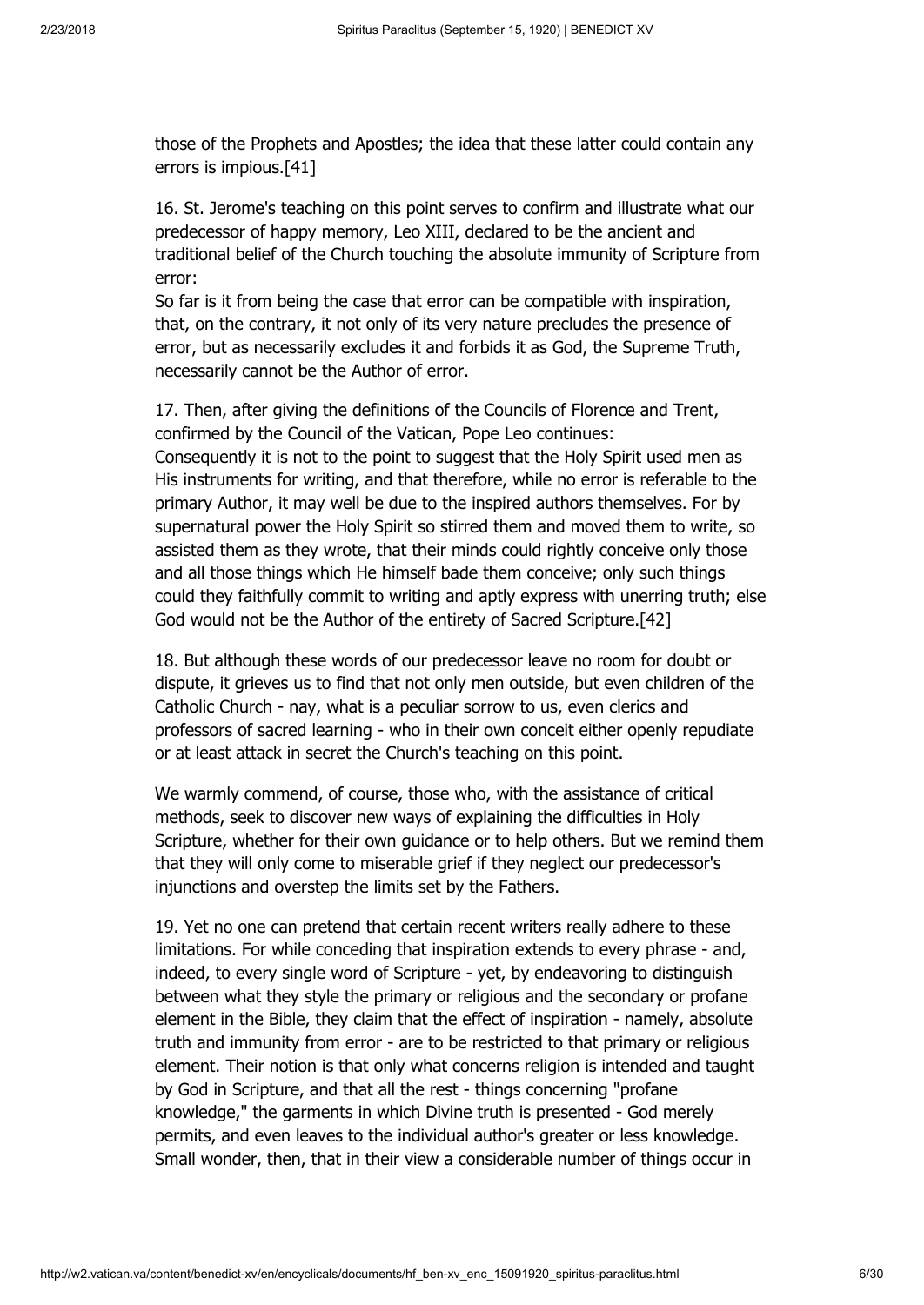the Bible touching physical science, history and the like, which cannot be reconciled with modern progress in science!

20. Some even maintain that these views do not conflict with what our predecessor laid down since - so they claim - he said that the sacred writers spoke in accordance with the external - and thus deceptive - appearance of things in nature. But the Pontiff's own words show that this is a rash and false deduction. For sound philosophy teaches that the senses can never be deceived as regards their own proper and immediate object. Therefore, from the merely external appearance of things - of which, of course, we have always to take account as Leo XIII, following in the footsteps of St. Augustine and St. Thomas, most wisely remarks - we can never conclude that there is any error in Sacred Scripture.

21. Moreover, our predecessor, sweeping aside all such distinctions between what these critics are pleased to call primary and secondary elements, says in no ambiguous fashion that "those who fancy that when it is a question of the truth of certain expressions we have not got to consider so much what God said as why He said it," are very far indeed from the truth. He also teaches that Divine inspiration extends to every part of the Bible without the slightest exception, and that no error can occur in the inspired text: "It would be wholly impious to limit inspiration to certain portions only of Scripture or to concede that the sacred authors themselves could have erred."[43]

22. Those, too, who hold that the historical portions of Scripture do not rest on the absolute truth of the facts but merely upon what they are pleased to term their relative truth, namely, what people then commonly thought, are - no less than are the aforementioned critics - out of harmony with the Church's teaching, which is endorsed by the testimony of Jerome and other Fathers. Yet they are not afraid to deduce such views from the words of Leo XIII on the ground that he allowed that the principles he had laid down touching the things of nature could be applied to historical things as well. Hence they maintain that precisely as the sacred writers spoke of physical things according to appearance, so, too, while ignorant of the facts, they narrated them in accordance with general opinion or even on baseless evidence; neither do they tell us the sources whence they derived their knowledge, nor do they make other peoples' narrative their own. Such views are clearly false, and constitute a calumny on our predecessor. After all, what analogy is there between physics and history? For whereas physics is concerned with "sensible appearances" and must consequently square with phenomena, history on the contrary, must square with the facts, since history is the written account of events as they actually occurred. If we were to accept such views, how could we maintain the truth insisted on throughout Leo XIII's Encyclical - viz. that the sacred narrative is absolutely free from error?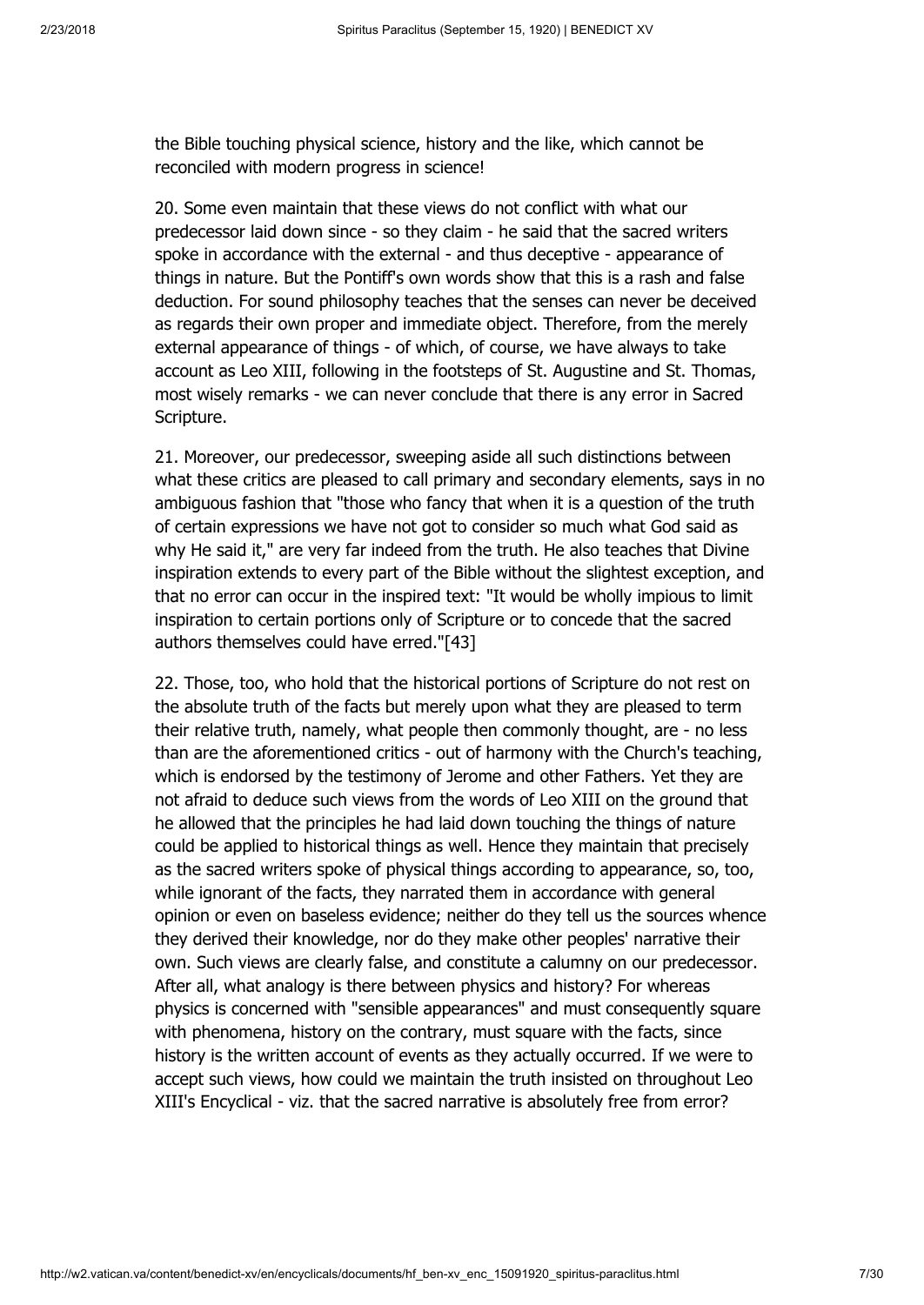23. And if Leo XIII does say that we can apply to history and cognate subjects the same principles which hold good for science, he yet does not lay this down as a universal law, but simply says that we can apply a like line of argument when refuting the fallacies of adversaries and defending the historical truth of Scripture from their assaults.

24. Nor do modern innovators stop here: they even try to claim St. Jerome as a patron of their views on the ground that he maintained that historic truth and sequence were not observed in the Bible, "precisely as things actually took place, but in accordance with what men thought at that time," and that he even held that this was the true norm for history.[44] A strange distortion of St. Jerome's words! He does not say that when giving us an account of events the writer was ignorant of the truth and simply adopted the false views then current; he merely says that in giving names to persons or things he followed general custom. Thus the Evangelist calls St. Joseph the father of Jesus, but what he meant by the title "father" here is abundantly clear from the whole context. For St. Jerome "the true norm of history" is this: when it is question of such appellatives (as "father," etc), and when there is no danger or error, then a writer must adopt the ordinary forms of speech simply because such forms of speech are in ordinary use. More than this: Jerome maintains that belief in the Biblical narrative is as necessary to salvation as is belief in the doctrines of the faith; thus in his Commentary on the Epistle to Philemon he says:

"What I mean is this: Does any man believe in God the Creator? He cannot do so unless he first believe that the things written of God's Saints are true." He then gives examples from the Old Testament, and adds: "Now unless a man believes all these and other things too which are written of the Saints he cannot believe in the God of the Saints."[45]

25. Thus St. Jerome is in complete agreement with St. Augustine, who sums up the general belief of Christian antiquity when he says:

Holy Scripture is invested with supreme authority by reason of its sure and momentous teachings regarding the faith. Whatever, then, it tells us of Enoch, Elias and Moses - that we believe. We do not, for instance, believe that God's Son was born of the Virgin Mary simply because He could not otherwise have appeared in the flesh and 'walked amongst men' - as Faustus would have it - but we believe it simply because it is written in Scripture; and unless we believe in Scripture we can neither be Christians nor be saved.[46]

26. Then there are other assailants of Holy Scripture who misuse principles which are only sound, if kept within due bounds - in order to overturn the fundamental truth of the Bible and thus destroy Catholic teaching handed down by the Fathers. If Jerome were living now he would sharpen his keenest controversial weapons against people who set aside what is the mind and judgment of the Church, and take too ready a refuge in such notions as "implicit quotations" or "pseudo-historical narratives," or in "kinds of literature" in the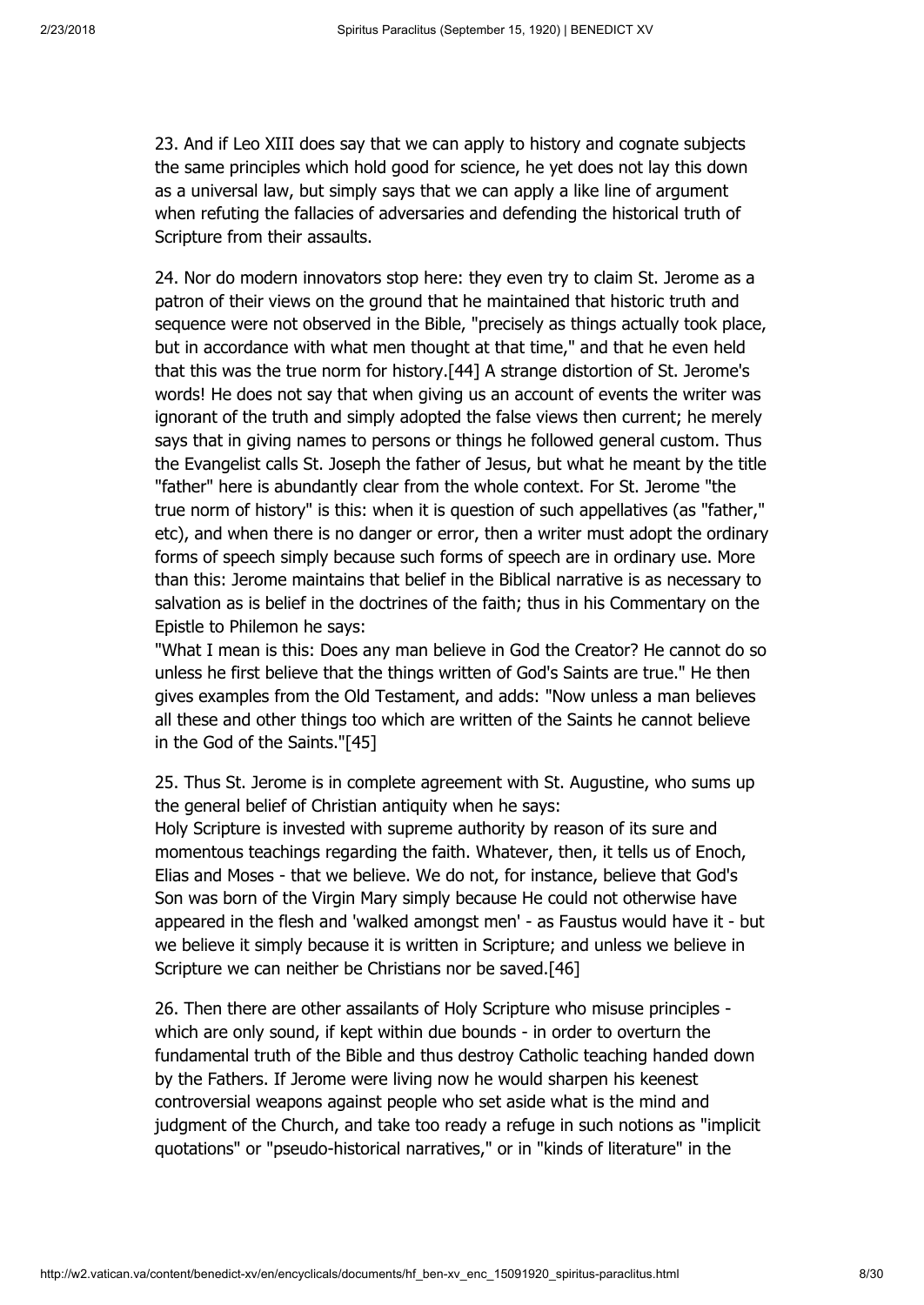Bible such as cannot be reconciled with the entire and perfect truth of God's word, or who suggest such origins of the Bible as must inevitably weaken - if not destroy - its authority.

27. What can we say of men who in expounding the very Gospels so whittle away the human trust we should repose in it as to overturn Divine faith in it? They refuse to allow that the things which Christ said or did have come down to us unchanged and entire through witnesses who carefully committed to writing what they themselves had seen or heard. They maintain - and particularly in their treatment of the *Fourth Gospel* - that much is due of course to the Evangelists - who, however, added much from their own imaginations; but much, too, is due to narratives compiled by the faithful at other periods, the result, of course, being that the twin streams now flowing in the same channel cannot be distinguished from one another. Not thus did Jerome and Augustine and the other Doctors of the Church understand the historical trustworthiness of the Gospels; yet of it one wrote: "He who saw it has borne witness, and his witness is true; and he knows that he tells the truth, and you also may believe" (*Jn.* 19:35). So, too, St. Jerome: after rebuking the heretical framers of the apocryphal Gospels for "attempting rather to fill up the story than to tell it truly," [47] he says of the Canonical Scriptures: "None can doubt but that what is written took place."[48] Here again he is in fullest harmony with Augustine, who so beautifully says: "These things are true; they are faithfully and truthfully written of Christ; so that whosoever believes His Gospel may be thereby instructed in the truth and misled by no lie."[49]

28. All this shows us how earnestly we must strive to avoid, as children of the Church, this insane freedom in ventilating opinions which the Fathers were careful to shun. This we shall more readily achieve if you, Venerable Brethren, will make both clergy and laity committed to your care by the Holy Spirit realize that neither Jerome nor the other Fathers of the Church learned their doctrine touching Holy Scripture save in the school of the Divine Master Himself. We know what He felt about Holy Scripture: when He said, "It is written," and "the Scripture must needs be fulfilled," we have therein an argument which admits of no exception and which should put an end to all controversy.

29. Yet it is worthwhile dwelling on this point a little: when Christ preached to the people, whether on the Mount by the lakeside, or in the synagogue at Nazareth, or in His own city of Capharnaum, He took His points and His arguments from the Bible. From the same source came His weapons when disputing with the Scribes and Pharisees. Whether teaching or disputing He quotes from all parts of Scripture and takes His example from it; He quotes it as an argument which must be accepted. He refers without any discrimination of sources to the stories of Jonas and the Ninivites, of the Queen of Sheba and Solomon, of Elias and Eliseus, of David and of Noe, of Lot and the Sodomites, and even of Lot's wife. (cf. *Mt.* 12:3, 39-42; *Lk.* 17:26-29, 32). How solemn His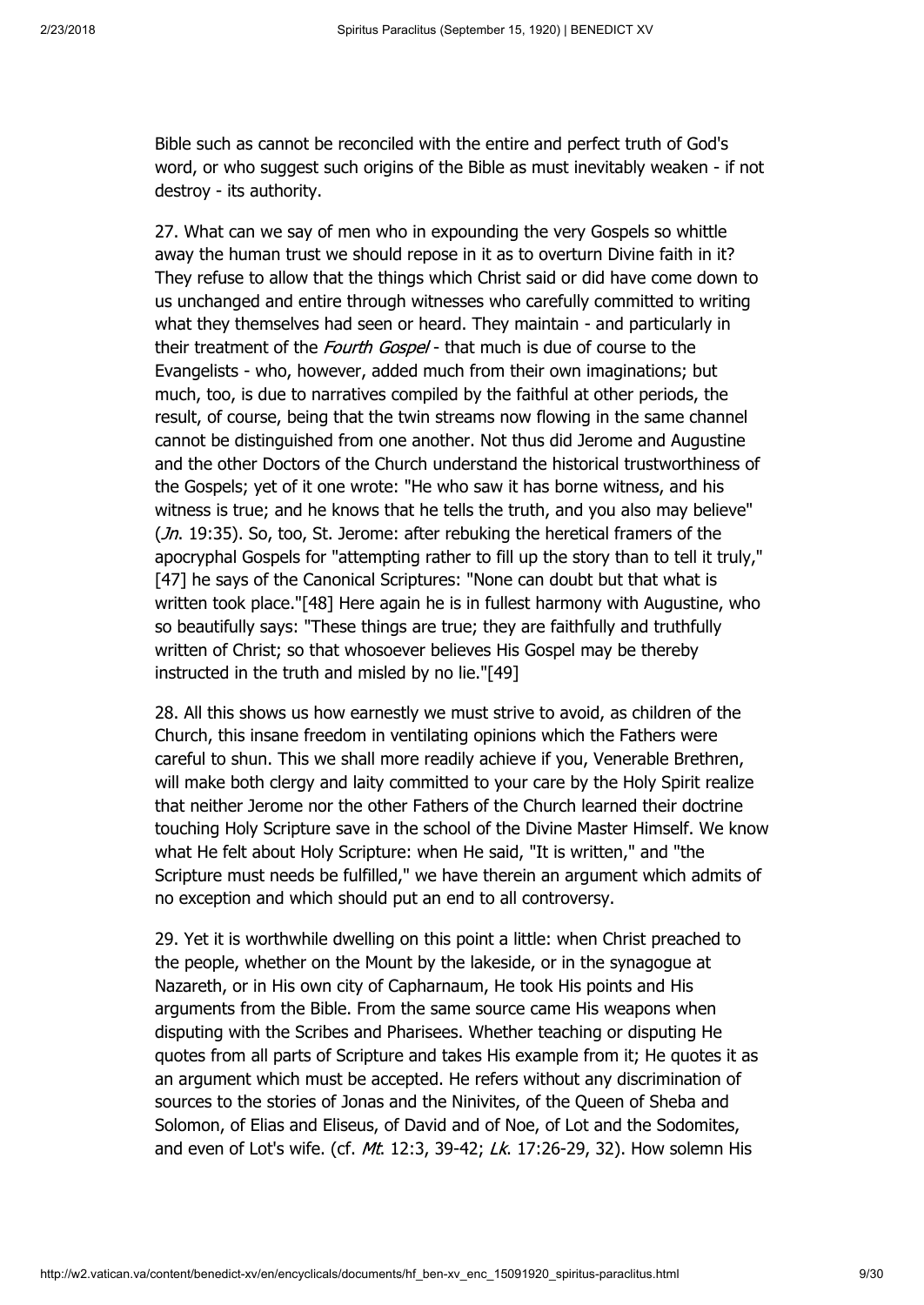witness to the truth of the sacred books: "One jot, or one tittle shall not pass of the Law till all be fulfilled" ( $Mt$ . 5:18); and again: "The Scripture cannot be broken" (*Jn.* 10:35); and consequently: "He therefore that shall break one of these least commandments, and shall so teach men shall be called the least in the kingdom of heaven" (*Mt.* 5:19). Before His Ascension, too, when He would steep His Apostles in the same doctrine: "He opened their understanding that they might understand the Scriptures. And He said to them: thus it is written, and thus it behoved Christ to suffer, and to rise again from the dead the third day" (Lk. 24:45).

30. In a word, then: Jerome's teaching on the superexcellence and truth of Scripture is Christ's teaching. Wherefore we exhort all the Church's children, and especially those whose duty it is to teach in seminaries, to follow closely in St. Jerome's footsteps. If they will but do so they will learn to prize as he prized the treasure of the Scriptures, and will derive from them most abundant and blessed fruit.

31. Now, if we make use of the "Greatest of Doctors" as our guide and teacher we shall derive from so doing not only the gains signalized above, but others too, which cannot be regarded as trifling or few. What these gains are, Venerable Brethren, we will set out briefly. At the outset, then, we are deeply impressed by the intense love of the Bible which St. Jerome exhibits in his whole life and teaching: both are steeped in the Spirit of God. This intense love of the Bible he was ever striving to kindle in the hearts of the faithful, and his words on this subject to the maiden Demetrias are really addressed to us all: "Love the Bible and wisdom will love you; love it and it will preserve you; honor it and it will embrace you; these are the jewels which you should wear on your breast and in your ears."[50]

32. His unceasing reading of the Bible and his painstaking study of each book nay, of every phrase and word - gave him a knowledge of the text such as no other ecclesiastical writer of old possessed. It is due to this familiarity with the text and to his own acute judgment that the Vulgate version Jerome made is, in the judgment of all capable men, preferable to any other ancient version, since it appears to give us the sense of the original more accurately and with greater elegance than they. The said Vulgate, "approved by so many centuries of use in the Church" was pronounced by the Council of Trent "authentic," and the same Council insisted that it was to be used in teaching and in the liturgy.[51] If God in His mercy grants us life, we sincerely hope to see an amended and faithfully restored edition. We have no doubt that when this arduous task - entrusted by our predecessor, Pius X, to the Benedictine Order - has been completed it will prove of great assistance in the study of the Bible.

33. But to return to St. Jerome's love of the Bible: this is so conspicuous in his letters that they almost seem woven out of Scripture texts; and, as St. Bernard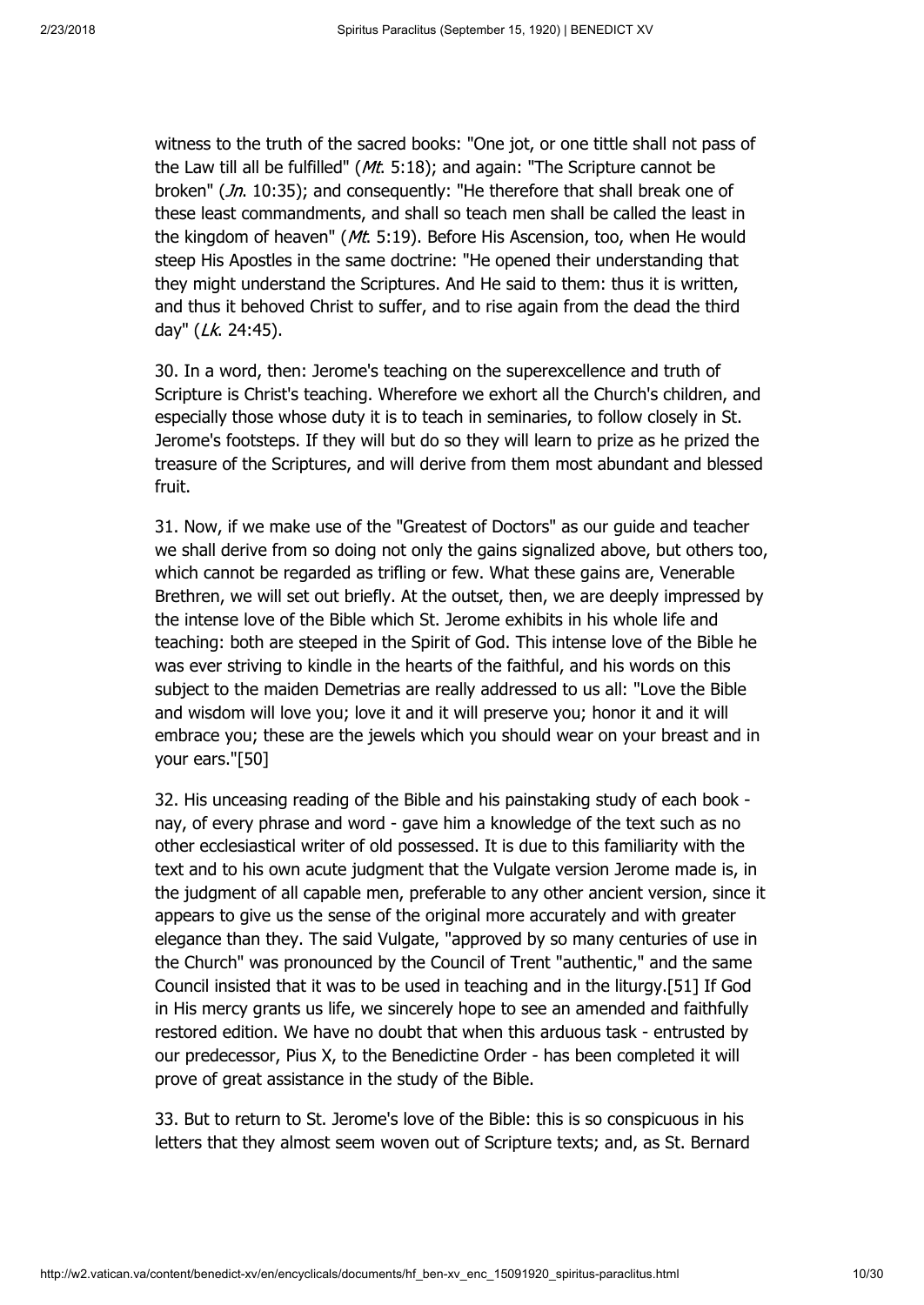found no taste in things which did not echo the most sweet Name of Jesus, so no literature made any appeal to Jerome unless it derived its light from Holy Scripture. Thus he wrote to Paulinus, formerly senator and even consul, and only recently converted to the faith:

If only you had this foundation (knowledge of Scripture); nay, more - if you would let Scripture give the finishing touches to your work - I should find nothing more beautiful, more learned, even nothing more Latin than your volumes. . . If you could but add to your wisdom and eloquence study of and real acquaintance with Holy Scripture, we should speedily have to acknowledge you a leader amongst us.[52]

34. How we are to seek for this great treasure, given as it is by our Father in heaven for our solace during this earthly pilgrimage, St. Jerome's example shows us. First, we must be well prepared and must possess a good will. Thus Jerome himself, immediately on his baptism, determined to remove whatever might prove a hindrance to his ambitions in this respect. Like the men who found a treasure and "for joy thereof went and sold all that he had and bought that field" (Mt. 13:44), so did Jerome say farewell to the idle pleasures of this passing world; he went into the desert, and since he realized what risks he had run in the past through the allurements of vice, he adopted a most severe style of life. With all obstacles thus removed he prepared his soul for "the knowledge of Jesus Christ" and for putting on Him Who was "meek and humble of heart." But he went through what Augustine also experienced when he took up the study of Scripture. For the latter has told us how, steeped as a youth in Cicero and profane authors, the Bible seemed to him unfit to be compared with Cicero. My swelling pride shrank from its modest garb, while my gaze could not pierce to what the latter hid. Of a truth Scripture was meant to grow up with the childlike; but then I could not be childlike; turgid eloquence appealed mightily to me.[53]

So, too, St. Jerome; even though withdrawn into the desert he still found such delight in profane literature that at first he failed to discern the lowly Christ in His lowly Scriptures:

Wretch that I was! I read Cicero even before I broke my fast! And after the long night-watches, when memory of my past sins wrung tears from my soul, even then I took up my Plautus! Then perhaps I would come to my senses and would start reading the Prophets. But their uncouth language made me shiver, and, since blind eyes do not see the light, I blamed the sun and not my own eyes.[54]

35. But in a brief space Jerome became so enamored of the "folly of the Cross" that he himself serves as a proof of the extent to which a humble and devout frame of mind is conducive to the understanding of Holy Scripture. He realized that "in expounding Scripture we need God's Holy Spirit";[55] he saw that one cannot otherwise read or understand it "than the Holy Spirit by Whom it was written demands."[56] Consequently, he was ever humbly praying for God's assistance and for the light of the Holy Spirit, and asking his friends to do the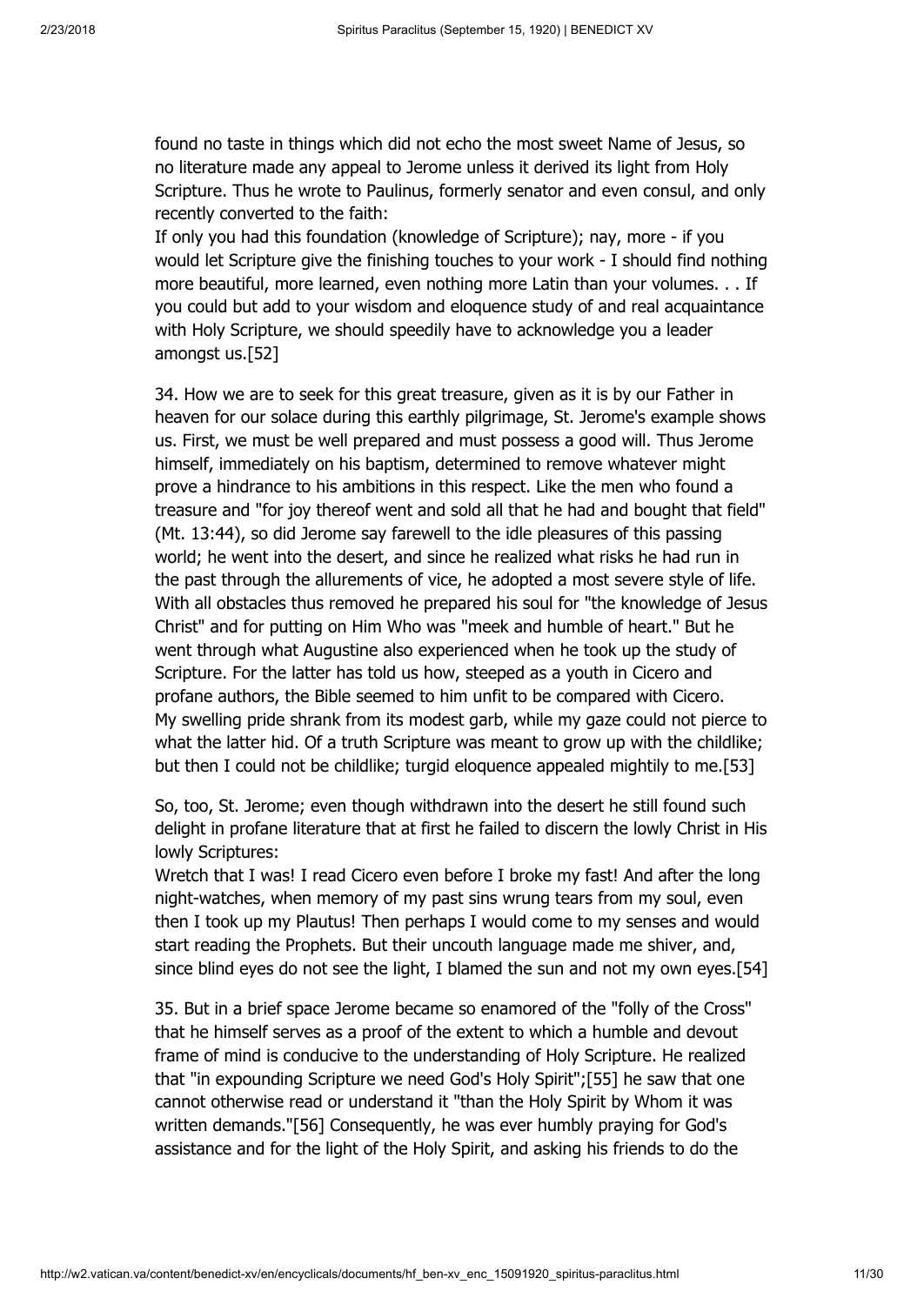same for him. We find him commending to the Divine assistance and to his brethren's prayers his Commentaries on various books as he began them, and then rendering God due thanks when completed.

36. As he trusted to God's grace, so too did he rely upon the authority of his predecessors: "What I have learned I did not teach myself - a wretchedly presumptous teacher! - but I learned it from illustrious men in the Church."[57] Again: "In studying Scripture I never trusted to myself."[58] To Theophilus, Bishop of Alexandria, he imparted the rule he had laid down for his own student life: "It has always been my custom to fight for the prerogatives of a Christian, not to overpass the limits set by the Fathers, always to bear in mind that Roman faith praised by the Apostle."[59]

37. He ever paid submissive homage to the Church, our supreme teacher through the Roman Pontiffs. Thus, with a view to putting an end to the controversy raging in the East concerning the mystery of the Holy Trinity, he submitted the question to the Roman See for settlement, and wrote from the Syrian desert to Pope Damasus as follows:

I decided, therefore, to consult the Chair of Peter and that Roman faith which the Apostle praised; I ask for my soul's food from that city wherein I first put on the garment of Christ. . .I, who follow no other leader save Christ, associate myself with Your Blessedness, in communion, that is, with the Chair of Peter. For I know the Church was built upon that Rock. . . I beg you to settle this dispute. If you desire it I shall not be afraid to say there are Three Hypostases. If it is your wish let them draw up a Symbol of faith subsequent to that of Nicaea, and let us orthodox praise God in the same form of words as the Arians employ.[60]

38. And in his next letter: "Meanwhile I keep crying out, 'Any man who is joined to Peter's Chair, he is my man'."[61] Since he had learnt this "rule of faith" from his study of the Bible, he was able to refute a false interpretation of a Biblical text with the simple remark: "Yes, but the Church of God does not admit that." [62] When, again, Vigilantius quoted an Apocryphal book, Jerome was content to reply: "A book I have never so much as read! For what is the good of soiling one's hands with a book the Church does not receive?"[63] With his strong insistence on adhering to the integrity of the faith, it is not to be wondered at that he attacked vehemently those who left the Church; he promptly regarded them as his own personal enemies. "To put it briefly," he says, "I have never spared heretics, and have always striven to regard the Church's enemies as my own."[64] To Rufinus he writes: "There is one point in which I cannot agree with you: you ask me to spare heretics - or, in other words - not to prove myself a Catholic."[65] Yet at the same time Jerome deplored the lamentable state of heretics, and adjured them to return to their sorrowing Mother, the one source of salvation;[66] he prayed, too, with all earnestness for the conversion of those "who had quitted the Church and put away the Holy Spirit's teaching to follow their own notions."[67]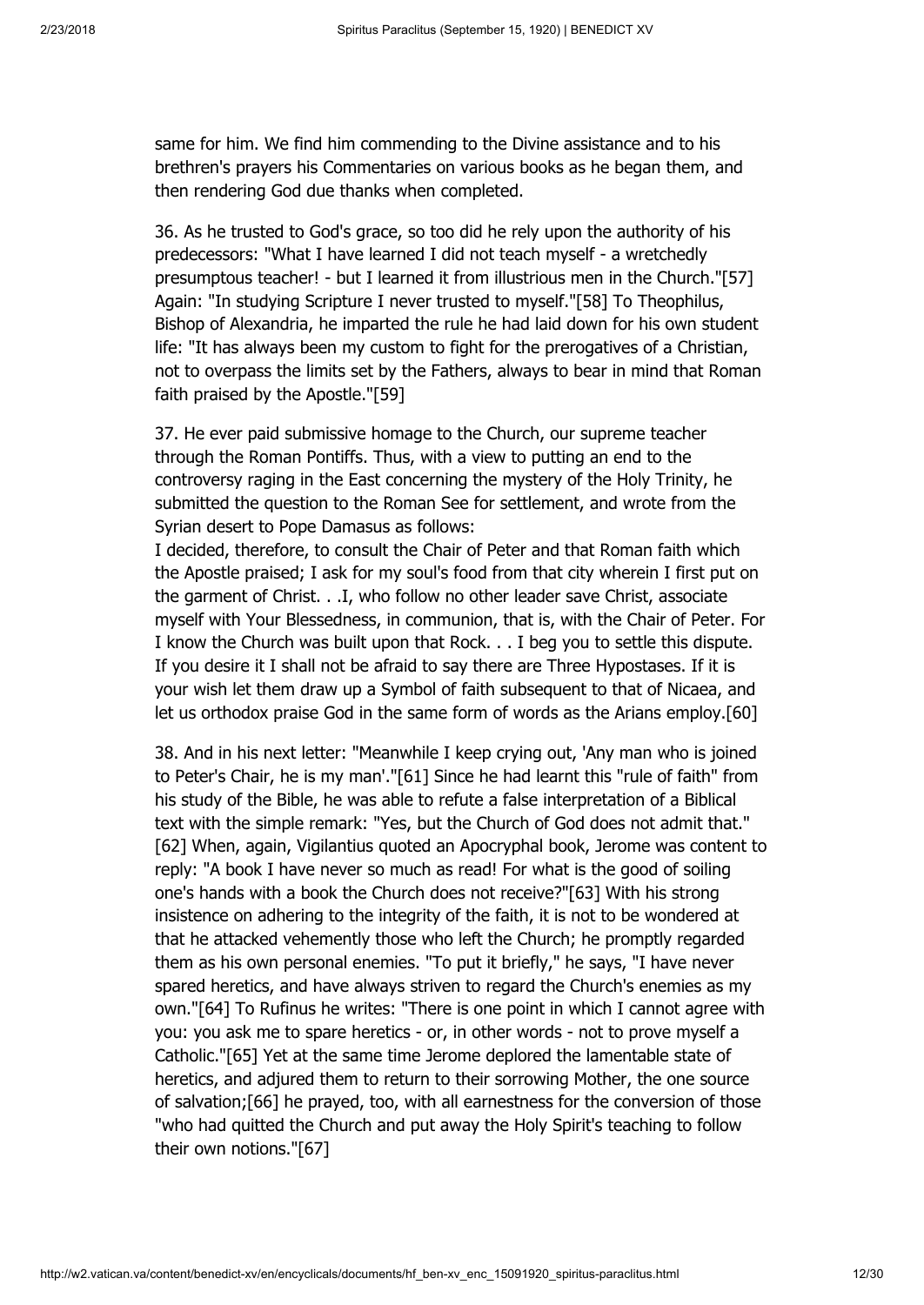39. Was there ever a time, Venerable Brethren, when there was greater call than now for us all, lay and cleric alike, to imbibe the spirit of this "Greatest of Doctors"? For there are many contumacious folk now who sneer at the authority and government of God, Who has revealed Himself, and of the Church which teaches. You know - for Leo XIII warned us - "how insistently men fight against us; You know the arms and arts they rely upon."[68] It is your duty, then, to train as many really fit defenders of this holiest of causes as you can. They must be ready to combat not only those who deny the existence of the Supernatural Order altogether, and are thus led to deny the existence of any divine revelation or inspiration, but those, too, who - through an itching desire for novelty venture to interpret the sacred books as though they were of purely human origin; Those, too, who scoff at opinions held of old in the Church, or who, through contempt of its teaching office, either reck little of, or silently disregard, or at least obstinately endeavor to adapt to their own views, the Constitutions of the Apostolic See or the decisions of the Pontifical Biblical Commission.

Would that all Catholics would cling to St. Jerome's golden rule and obediently listen to their Mother's words, so as modestly to keep within the bounds marked out by the Fathers and ratified by the Church.

40. To return, however, to the question of the formation of Biblical students. We must lay the foundations in piety and humility of mind; only when we have done that does St. Jerome invite us to study the Bible. In the first place, he insists, in season and out, on daily reading of the text. "Provided," he says, "our bodies are not the slaves of sin, wisdom will come to us; but exercise your mind, feed it daily with Holy Scripture."[69] And again: "We have got, then, to read Holy Scripture assiduously; we have got to meditate on the Law of God day and night so that, as expert money-changers, we may be able to detect false coin from true."[70]

41. For matrons and maidens alike he lays down the same rule. Thus, writing to the Roman matron Laeta about her daughter's training, he says: Every day she should give you a definite account of her Bible-reading . . .For her the Bible must take the place of silks and jewels . . . Let her learn the Psalter first, and find her recreation in its songs; let her learn from Solomon's Proverbs the way of life, from Ecclesiastes how to trample on the world. In Job she will find an example of patient virtue. Thence let her pass to the Gospels; they should always be in her hands. She should steep herself in the Acts and the Epistles. And when she has enriched her soul with these treasures she should commit to memory the Prophets, the Heptateuch, Kings and Chronicles, Esdras and Esther: then she can learn the Canticle of Canticles without any fear."[71]

42. He says the same to Eustochium: "Read assiduously and learn as much as you can. Let sleep find you holding your Bible, and when your head nods let it be resting on the sacred page."[72]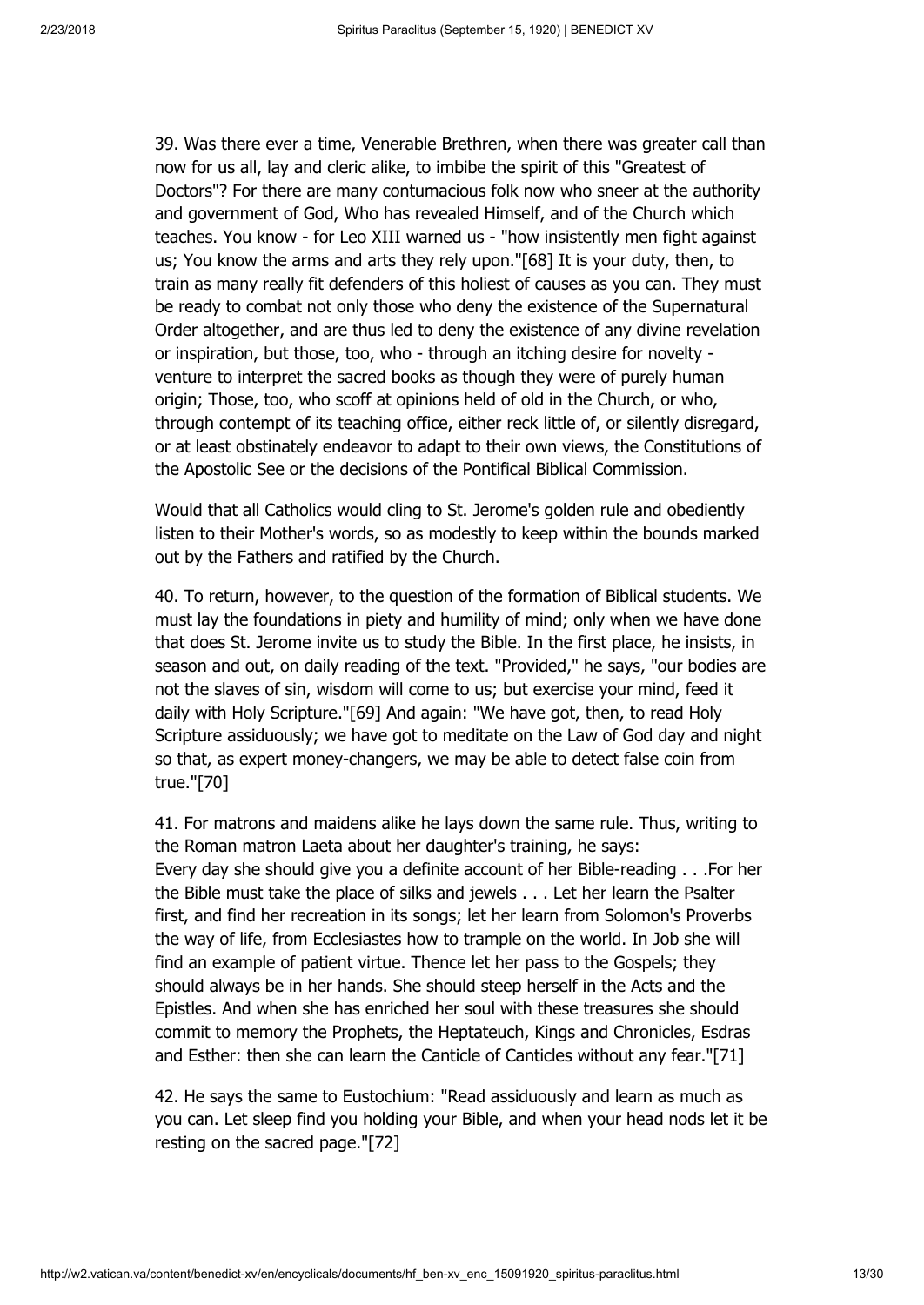When he sent Eustochium the epitaph he had composed for her mother Paula, he especially praised that holy woman for having so wholeheartedly devoted herself and her daughter to Bible study that she knew the Bible through and through, and had committed it to memory. He continues:

I will tell you another thing about her, though evil-disposed people may cavil at it: she determined to learn Hebrew, a language which I myself, with immense labor and toil from my youth upwards, have only partly learned, and which I even now dare not cease studying lest it should quit me. But Paula learned it, and so well that she could chant the Psalms in Hebrew, and could speak it, too, without any trace of a Latin accent. We can see the same thing even now in her daughter Eustochium.[73]

43. He tells us much the same of Marcella, who also knew the Bible exceedingly well.[74] And none can fail to see what profit and sweet tranquillity must result in well-disposed souls from such devout reading of the Bible. Whosoever comes to it in piety, faith and humility, and with determination to make progress in it, will assuredly find therein and will eat the "Bread that cometh down from heaven" (*Jn.* 6:33); he will, in his own person, experience the truth of David's words: "The hidden and uncertain things of Thy Wisdom Thou hast made manifest to me!" (Ps. 50:8), for this table of the "Divine Word" does really "contain holy teaching, teach the true faith, and lead us unfalteringly beyond the veil into the Holy of Holies."[75]

Hence, as far as in us lies, we, Venerable Brethren, shall, with St. Jerome as our guide, never desist from urging the faithful to read daily the Gospels, the Acts and the Epistles, so as to gather thence food for their souls.

44. Our thoughts naturally turn just now to the Society of St. Jerome, which we ourselves were instrumental in founding; its success has gladdened us, and we trust that the future will see a great impulse given to it.

The object of this Society is to put into the hands of as many people as possible the Gospels and Acts, so that every Christian family may have them and become accustomed to reading them. This we have much at heart, for we have seen how useful it is. We earnestly hope, then, that similar Societies will be founded in your dioceses and affiliated to the parent Society here.

Commendation, too, is due to Catholics in other countries who have published the entire New Testament, as well as selected portions of the Old, in neat and simple form so as to popularize their use. Much again must accrue to the Church of God when numbers of people thus approach this table of heavenly instruction which the Lord provided through the ministry of His Prophets, Apostles and Doctors for the entire Christian world.

45. If, then, St. Jerome begs for assiduous reading of the Bible by the faithful in general, he insists on it for those who are called to "bear the yoke of Christ" and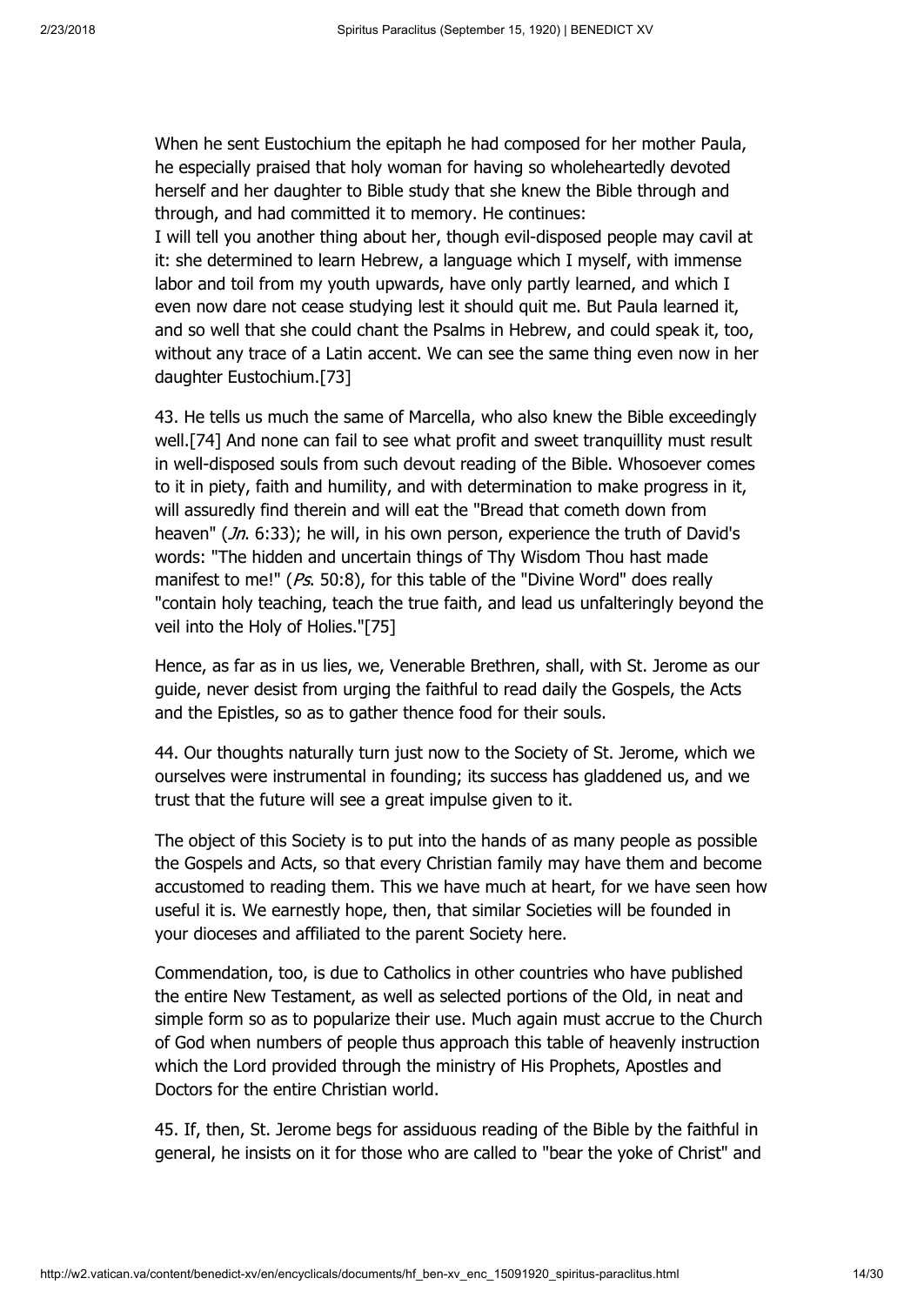preach His word. His words to Rusticus the monk apply to all clerics: So long as you are in your own country regard you cell as your orchard; there you can gather Scripture's various fruits and enjoy the pleasures it affords you. Always have a book in your hands and read it; learn the Psalter by heart; pray unceasingly; watch over your senses lest idle thoughts creep in.[76] Similarly to Nepotian:

Constantly read the Bible; in fact, have it always in your hands. Learn what you have got to teach. Get firm hold of that "faithful word that is according to doctrine, that you may be able to exhort in sound doctrine and convince the gainsayers."[77]

When reminding Paulinus of the lessons St. Paul gave to Timothy and Titus, and which he himself had derived from the Bible, Jerome says:

A mere holy rusticity only avails the man himself; but however much a life so meritorious may serve to build up the Church of God, it does as much harm to the Church if it fails to "resist the gainsayer." Malachias the Prophet says, or rather the Lord says it by Malachias: "Ask for the Law from the priests." For it is the priest's duty to give an answer when asked about the Law. In Deuteronomy we read: "Ask thy father and he will tell thee; ask the priests and they will tell thee. . ." Daniel, too, at the close of his glorious vision, declares that "the just shall shine like stars and they that are learned as the brightness of the firmament." What a vast difference, then, between a righteous rusticity and a learned righteousness! The former likened to the stars; the latter to the heavens themselves![78]

He writes ironically to Marcella about the "self-righteous lack of education" noticeable in some clerics, who "think that to be without culture and to be holy are the same thing, and who dub themselves 'disciples of the fisherman'; as though they were holy simply because ignorant!"[79]

Nor is it only the "uncultured" whom Jerome condemns. Learned clerics sin through ignorance of the Bible; therefore he demands of them an assiduous reading of the text.

46. Strive, then, Venerable Brethren, to bring home to your clerics and priests these teachings of the Sainted Commentator. You have to remind them constantly of the demands made by their divine vocation if they would be worthy of it: "The lips of the priest shall keep knowledge, and men shall ask the Law at his mouth, for he is the Angel of the Lord of hosts" (*Mal.* 2:7). They must realize, then, that they cannot neglect study of the Bible, and that this can only be undertaken along the lines laid down by Leo XIII in his Encyclical Providentissimus Deus.[80] They cannot do this better than by frequenting the Biblical Institute established by our predecessor, Pius X, in accordance with the wishes of Leo XIII. As the experience of the past ten years has shown, it has proved a great gain to the Church. Not all, however, can avail themselves of this.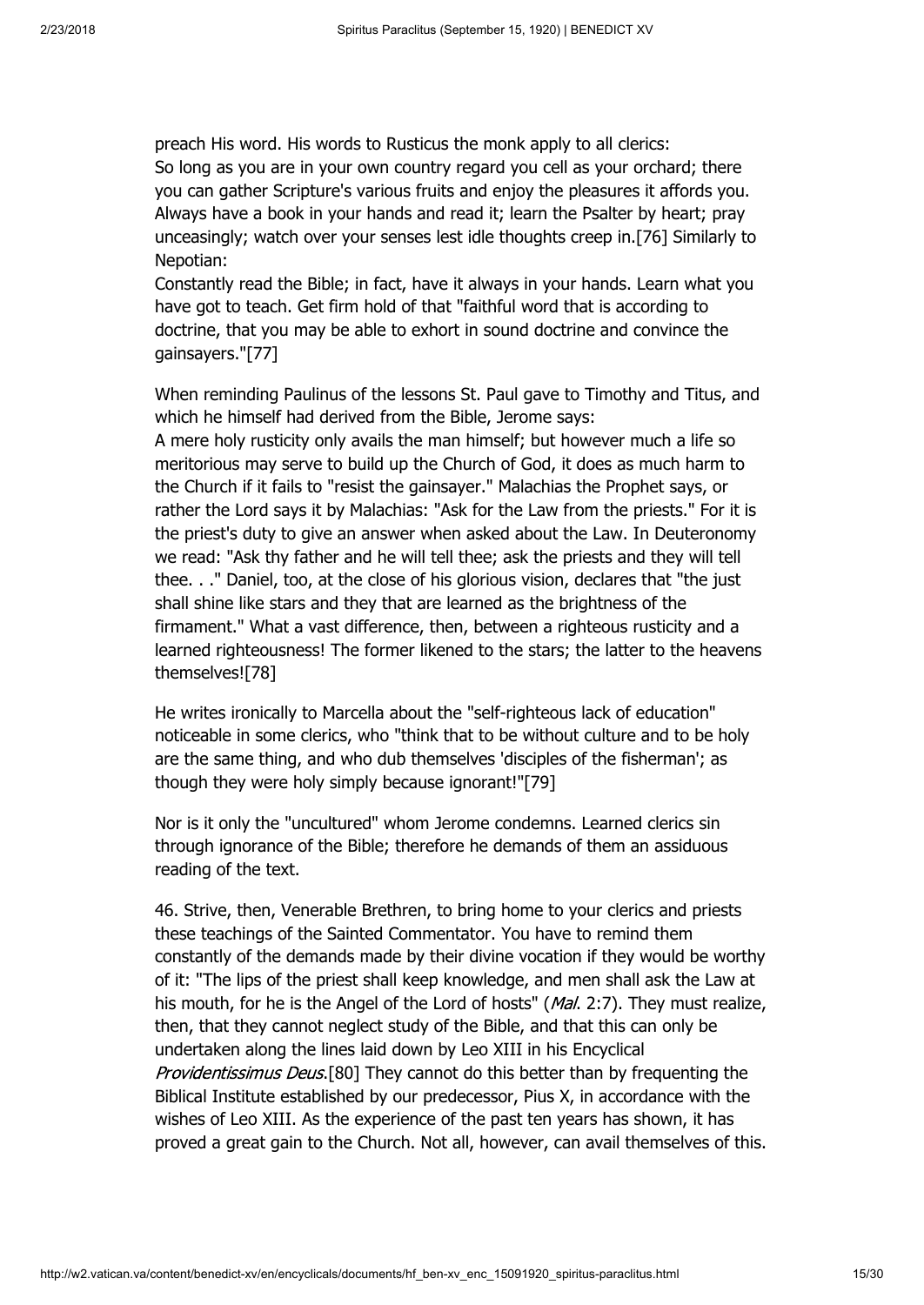It will be well, then, Venerable Brethren, that picked men, both of the secular and regular clergy, should come to Rome for Biblical study. All will not come with the same object. Some, in accordance with the real purpose of the Institute, will so devote themselves to Biblical study that "afterwards, both in private and in public, whether by writing or by teaching, whether as professors in Catholic schools or by writing in defense of Catholic truth, they may be able worthily to uphold the cause of Biblical study.<<<<<<<<<<" Others, however, already priests, will obtain here a wider knowledge of the Bible than they were able to acquire during their theological course; they will gain, too, an acquaintance with the great commentators and with Biblical history and geography. Such knowledge will avail them much in their ministry; they will be "instructed to every good work."[81]

47. We learn, then, from St. Jerome's example and teaching the qualities required in one who would devote himself to Biblical study. But what, in his view, is the goal of such study? First, that from the Bible's pages we learn spiritual perfection. Meditating as he did day and night on the Law of the Lord and on His Scriptures, Jerome himself found there the "Bread that cometh down from heaven," the manna containing all delights.[82] And we certainly cannot do without that bread. How can a cleric teach others the way of salvation if through neglect of meditation on God's word he fails to teach himself? What confidence can he have that, when ministering to others, he is really "a leader of the blind, a light to them that are in darkness, an instructor of the foolish, having the form of knowledge and of truth in the law," if he is unwilling to study the said Law and thus shuts the door on any divine illumination on it?

Alas! many of God's ministers, through never looking at their Bible, perish themselves and allow many others to perish also. "The children have asked for bread, and there was none to break it unto them" (Lam. 4:4); and "With desolation is all the land made desolate, for there is none than meditateth in the heart" (*Jer.* 12:11).

48. Secondly, it is from the Bible that we gather confirmations and illustrations of any particular doctrine we wish to defend. In this Jerome was marvelously expert. When disputing with the heretics of his day he refuted them by singularly apt and weighty arguments drawn from the Bible. If men of the present age would but imitate him in this we should see realized what our predecessor, Leo XIII, in his Encyclical, Providentissimus Deus, said was so eminently desirable: "The Bible influencing our theological teaching and indeed becoming its very soul."[83]

49. Lastly, the real value of the Bible is for our preaching - if the latter is to be fruitful. On this point it is a pleasure to illustrate from Jerome what we ourselves said in our Encyclical on "preaching the Word of God," entitled Humani generis. How insistently Jerome urges on priests assiduous reading of the Bible if they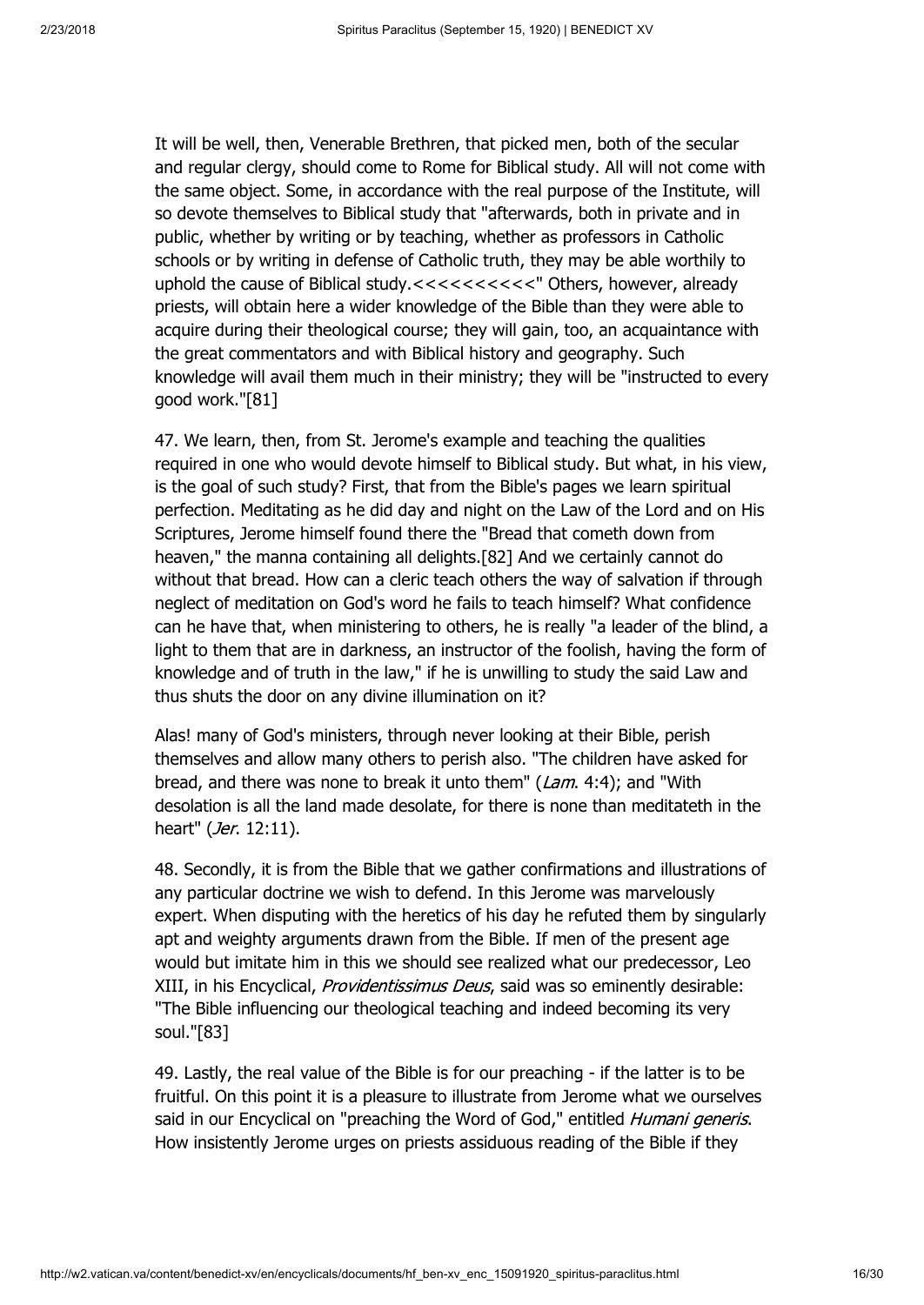would worthily teach and preach! Their words will have neither value nor weight nor any power to touch men's souls save in proportion as they are "informed" by Holy Scripture: "Let a priest's speech be seasoned with the Bible,"[84] for "the Scriptures are a trumpet that stirs us with a mighty voice and penetrates to the soul of them that believe,"[85] and "nothing so strikes home as an example taken from the Bible."[86]

50. These mainly concern the exegetes, yet preachers, too, must always bear them in mind. Jerome's first rule is careful study of the actual words so that we may be perfectly certain what the writer really does say. He was most careful to consult the original text, to compare various versions, and, if he discovered any mistake in them, to explain it and thus make the text perfectly clear. The precise meaning, too, that attaches to particular words has to be worked out, for "when discussing Holy Scripture it is not words we want so much as the meaning of words."[87] We do not for a moment deny that Jerome, in imitation of Latin and Greek doctors before him, leaned too much, especially at the outset, towards allegorical interpretations. But his love of the Bible, his unceasing toil in reading and re-reading it and weighing its meaning, compelled him to an ever-growing appreciation of its literal sense and to the 88 formulation of sound principles regarding it. These we set down here, for they provide a safe path for us all to follow in getting from the Sacred Books their full meaning.

In the first place, then, we must study the literal or historical meaning: I earnestly warn the prudent reader not to pay attention to superstitious interpretations such as are given cut and dried according to some interpreter's fancy. He should study the beginning, middle, and end, and so form a connected idea of the whole of what he finds written.[88]

51. Jerome then goes on to say that all interpretation rests on the literal sense, [89] and that we are not to think that there is no literal sense merely because a thing is said metaphorically, for "the history itself is often presented in metaphorical dress and described figuratively."[90] Indeed, he himself affords the best refutation of those who maintain that he says that certain passages have no historical meaning: "We are not rejecting the history, we are merely giving a spiritual interpretation of it.''[91] Once, however, he has firmly established the literal or historical meaning, Jerome goes on to seek our deeper and hidden meanings, as to nourish his mind with more delicate food. Thus he says of the Book of Proverbs - and he makes the same remark about other parts of the Bible - that we must not stop at the simple literal sense: "Just as we have to seek gold in the earth, for the kernel in the shell, for the chestnut's hidden fruit beneath its hairy coverings, so in Holy Scripture we have to dig deep for its divine meaning."[92]

52. When teaching Paulinus "how to make true progress in the Bible," he says: "Everything we read in the Sacred Books shines and glitters even in its outer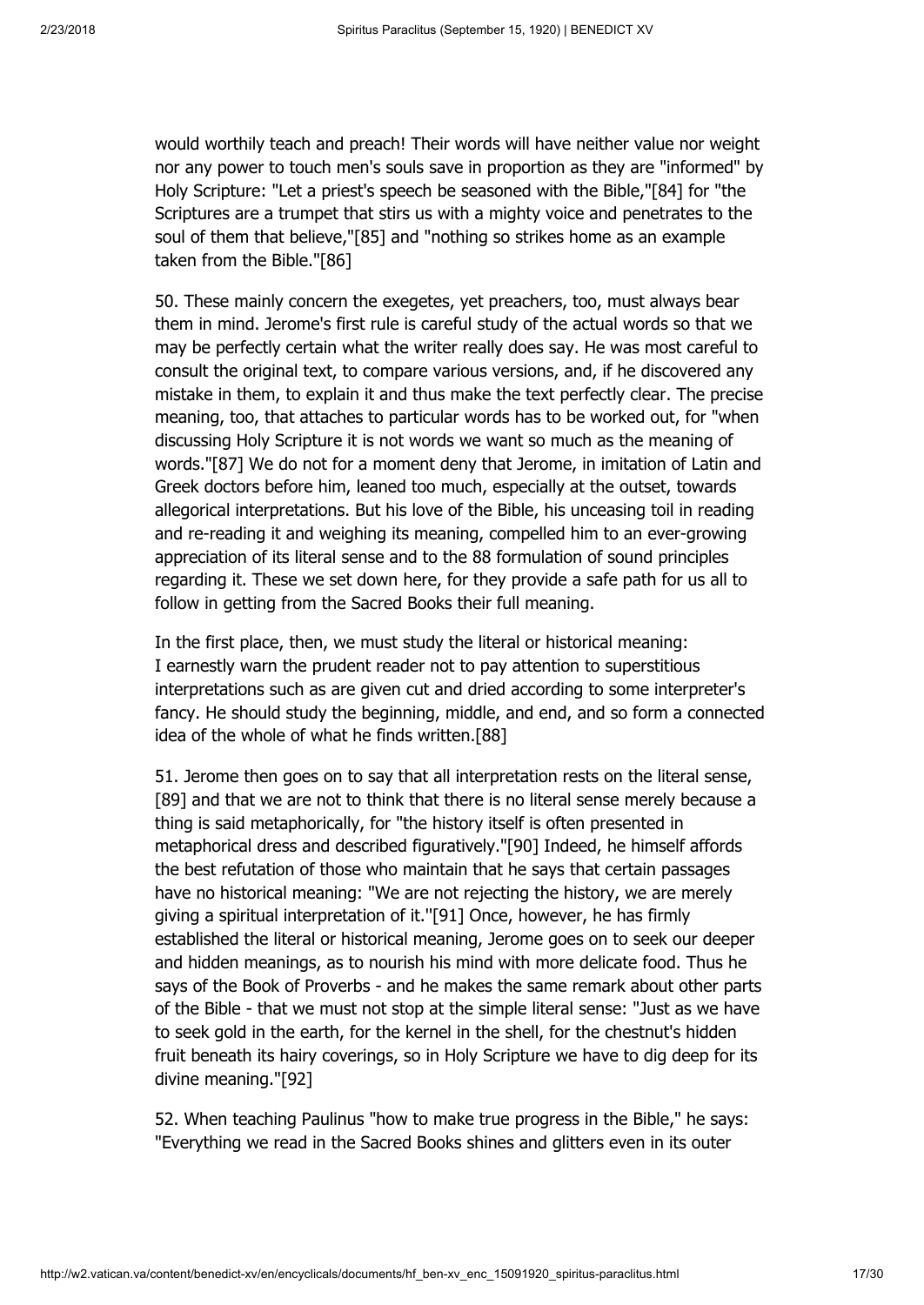shell; but the marrow of it is sweeter. If you want the kernel you must break the shell."[93]

At the same time, he insists that in searching for this deeper meaning we must proceed in due order, "lest in our search for spiritual riches we seem to despise the history as poverty-stricken."[94] Consequently he repudiates many mystical interpretations alleged by ancient writers; for he feels that they are not sufficiently based on the literal meaning:

When all these promises of which the Prophets sang are regarded not merely as empty sounds or idle tropological expressions, but as established on earth and having solid historical foundations, then, can we put on them the coping-stone of a spiritual interpretation.[95]

53. On this point he makes the wise remark that we ought not to desert the path mapped out by Christ and His Apostles, who, while regarding the Old Testament as preparing for and foreshadowing the New Covenant, and whilst consequently explaining various passages in the former as figurative, yet do not give a figurative interpretation of all alike. In confirmation of this he often refers us to St. Paul, who, when "explaining the mystery of Adam and Eve, did not deny that they were formed, but on that historical basis erected a spiritual interpretation, and said: 'Therefore shall a man leave,' etc."[96]

54. If only Biblical students and preachers would but follow this example of Christ and His Apostles; if they would but obey the directions of Leo XIII, and not neglect "those allegorical or similar explanations which the Fathers have given, especially when these are based on the literal sense, and are supported by weighty authority";[97] if they would pass from the literal to the more profound meaning in temperate fashion, and thus lift themselves to a higher plane, they would, with St. Jerome, realize how true are St. Paul's words: "All Scripture is inspired by God and useful for teaching, for reproving, for correcting, for instructing in justice" (2 Tim. 3: 16).

They would, too, derive abundant help from the infinite treasury of facts and ideas in the Bible, and would thence be able to mold firmly but gently the lives and characters of the faithful.

55. As for methods of expounding Holy Scripture - "for amongst the dispensers of the mysteries of God it is required that a man be found faithful" - St. Jerome lays down that we have got to keep to the "true interpretation, and that the real function of a commentator is to set forth not what he himself would like his author to mean, but what he really does mean."[98]

And he continues: "It is dangerous to speak in the Church, lest through some faulty interpretation we make Christ's Gospel into man's Gospel."[99] And again: "In explaining the Bible we need no florid oratorical composition, but that learned simplicity which is truth."[100]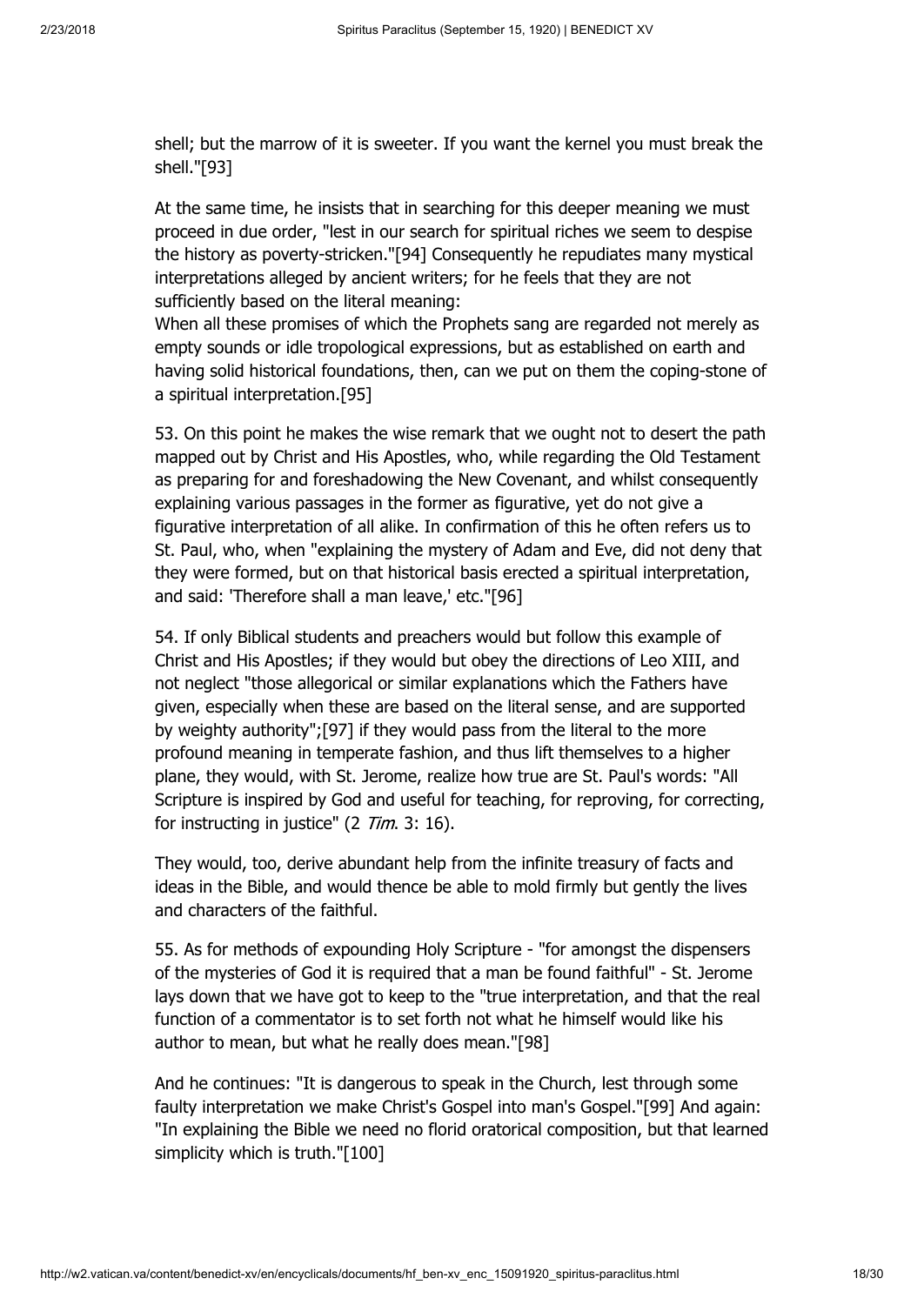This ideal he ever kept before him; he acknowledges that in his Commentaries he "seeks no praise, but so to set out what another has well said that it may be understood in the sense in which it was said."[101] He further demands of an expositor of Scripture a style which, "while leaving no impression of haziness. . .yet explains things, sets out the meaning, clears up obscurities, and is not mere verbiage."[102]

56. And here we may set down some passages from his writings which will serve to show to what an extent he shrank from that declamatory kind of eloquence which simply aims at winning empty applause by an equally empty and noisy flow of words. He says to Nepotian:

I do not want you to be a declaimer or a garrulous brawler; rather be skilled in the Mysteries, learned in the Sacraments of God. To make the populace gape by spinning words and speaking like a whirlwind is only worthy of empty-headed men.[103]

## And once more:

Students ordained at this time seem not to think how they may get at the real marrow of Holy Scripture, but how best they may make peoples' ears tingle by their flowery declamations![104]

## Again:

I prefer to say nothing of men who, like myself, have passed from profane literature to Biblical study, but who, if they happen once to have caught men's ears by their ornate sermons, straightway begin to fancy that whatsoever they say is God's law. Apparently they do not think it worth while to discover what the Prophets and Apostles really meant; they are content to string together texts made to fit the meaning they want. One would almost fancy that instead of being a degraded species of oratory, it must be a fine thing to pervert the meaning of the text and compel the reluctant Scripture to yield the meaning one wants![105]

57. "As a matter of fact, mere loquacity would not win any credit unless backed by Scriptural authority, that is, when men see that the speaker is trying to give his false doctrine Biblical support" ( $T$ it. 1:10). Moreover, this garrulous eloquence and wordy rusticity "lacks biting power, has nothing vivid or life-giving in it; it is flaccid, languid and enervated; it is like boiled herbs and grass, which speedily dry up and wither away."[106]

On the contrary the Gospel teaching is straightforward, it is like that "least of all seeds" - the mustard seed - "no mere vegetable, but something that 'grows into a tree so that the birds of the air come and dwell in its branches'."[107] The consequence is that everybody hears gladly this simple and holy fashion of speech, for it is clear and has real beauty without artificiality: There are certain eloquent folk who puff out their cheeks and produce a foaming torrent of words; may they win all the eulogiums they crave for! For myself, I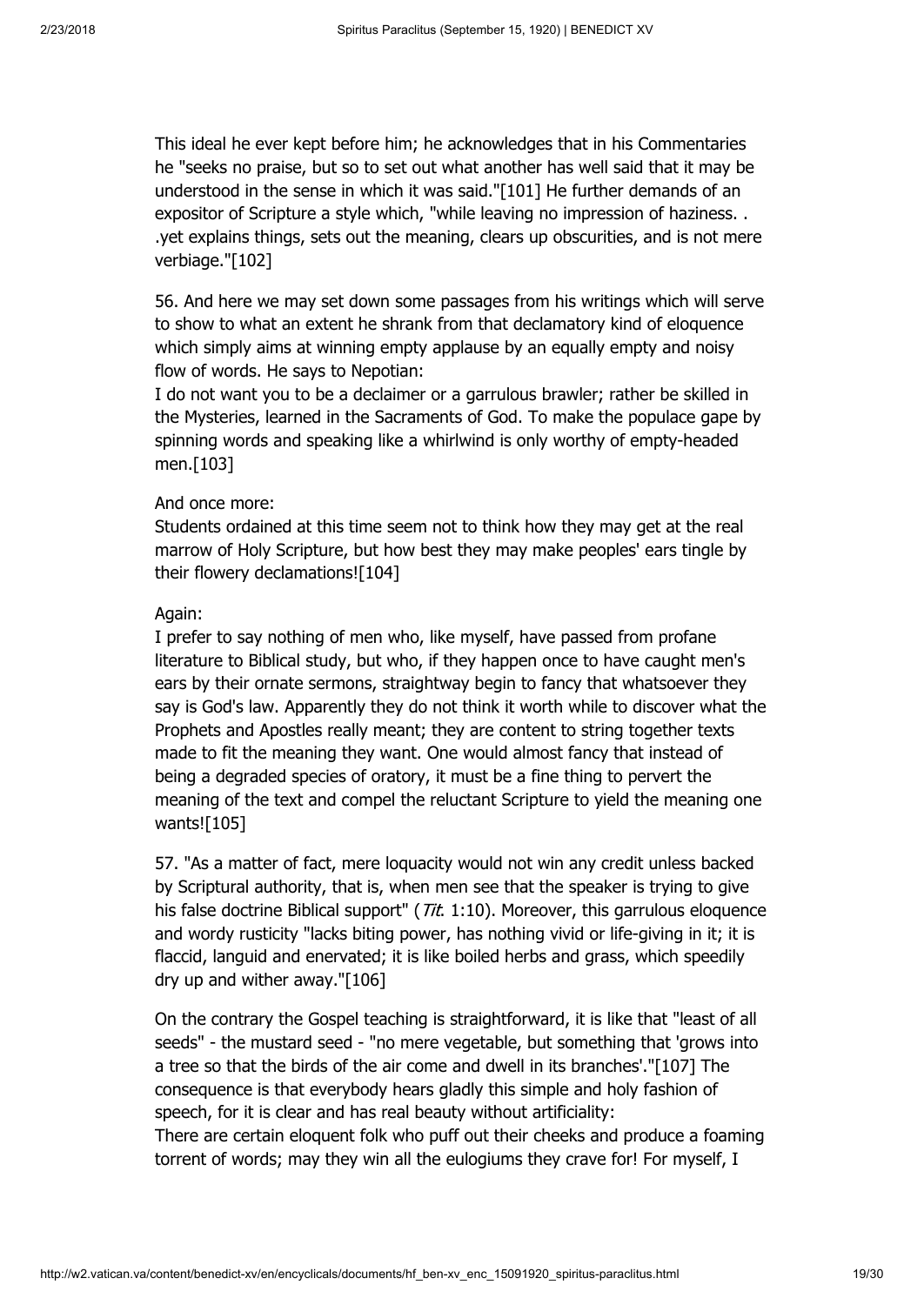prefer so to speak that I may be intelligible; when I discuss the Bible I prefer the Bible's simplicity[108]. . . A cleric's exposition of the Bible should, of course, have a certain becoming eloquence; but he must keep this in the background, for he must ever have in view the human race and not the leisurely philosophical schools with their choice coterie of disciples.[109]

If the younger clergy would but strive to reduce principles like these to practice, and if their elders would keep such principles before their eyes, we are well assured that they would prove of very real assistance to those to whom they minister.

58. It only remains for us, Venerable Brethren, to refer to those "sweet fruits" which Jerome gathered from "the bitter seed" of literature. For we confidently hope that his example will fire both clergy and laity with enthusiasm for the study of the Bible. It will be better, however, for you to gather from the lips of the saintly hermit rather than from our words what real spiritual delight he found in the Bible and its study. Notice, then, in what strain he writes to Paulinus, "my companion, friend, and fellow mystic": "I beseech you to live amidst these things. To meditate on them, to know nought else, to have no other interests, this is really a foretaste of the joys of heaven.'[110]

59. He says much the same to his pupil Paula:

Tell me whether you know of anything more sacred than this sacred mystery, anything more delightful than the pleasure found herein? What food, what honey could be sweeter than to learn of God's Providence, to enter into His shrine and look into the mind of the Creator, to listen to the Lord's words at which the wise of this world laugh, but which really are full of spiritual teaching? Others may have their wealth, may drink out of jeweled cups, be clad in silks, enjoy popular applause, find it impossible to exhaust their wealth by dissipating it in pleasures of all kinds; but our delight is to meditate on the Law of the Lord day and night, to knock at His door when shut, to receive our food from the Trinity of Persons, and, under the guidance of the Lord, trample under foot the swelling tumults of this world.[111]

And in his Commentary on the Epistle to the Ephesians, which he dedicated to Paula and her daughter Eustochium, he says: "If aught could sustain and support a wise man in this life or help him to preserve his equanimity amid the conflicts of the world, it is, I reckon, meditation on and knowledge of the Bible."[112]

60. And so it was with Jerome himself: afflicted with many mental anxieties and bodily pains, he yet ever enjoyed an interior peace. Nor was this due simply to some idle pleasure he found in such studies: it sprang from love of God and it worked itself out in an earnest love of God's Church - the divinely appointed guardian of God's Word. For in the Books of both Testaments Jerome saw the Church of God foretold. Did not practically every one of the illustrious and sainted women who hold a place of honor in the Old Testament prefigure the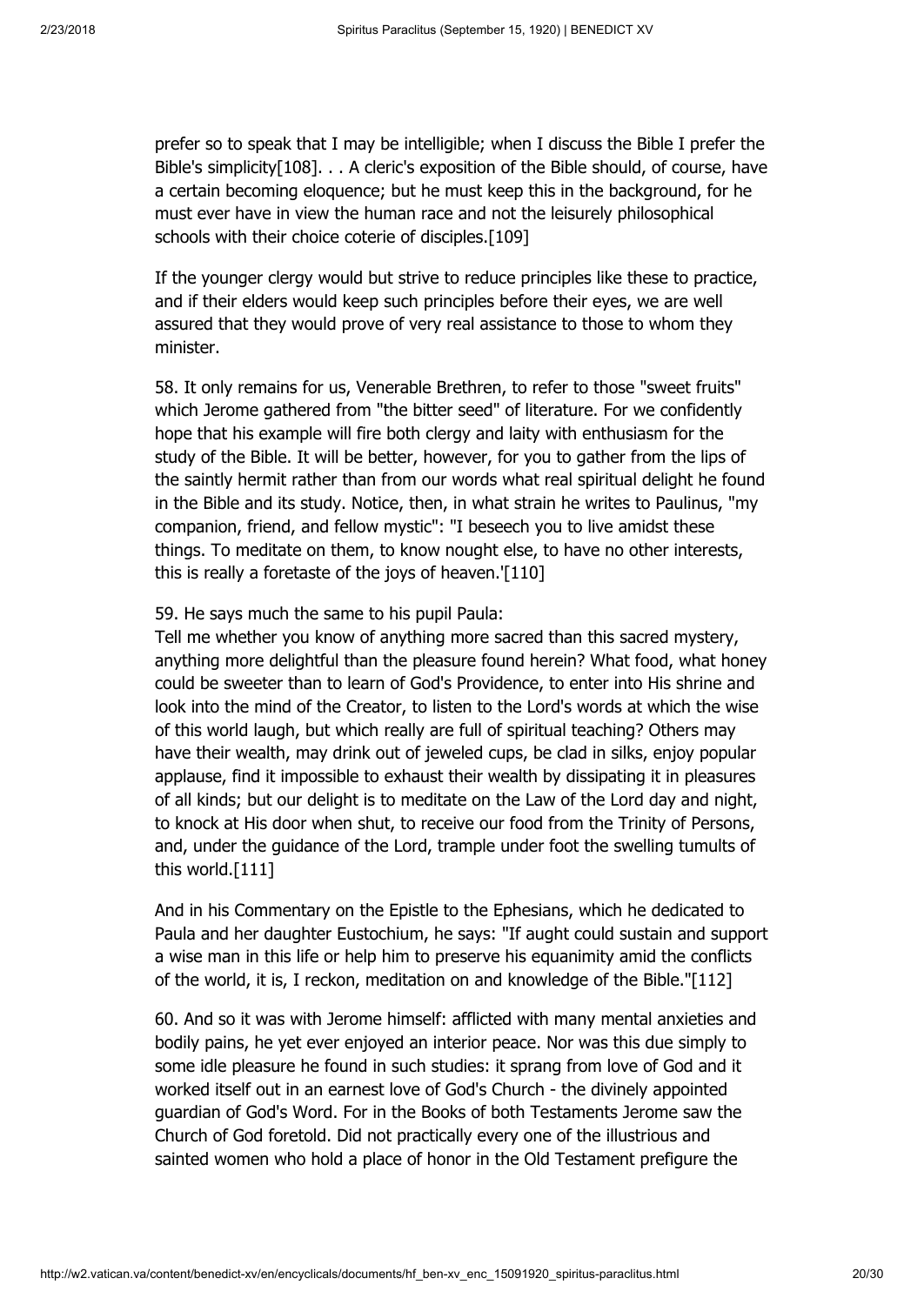Church, God's Spouse? Did not the priesthood, the sacrifices, the solemnities, nay, nearly everything described in the Old Testament shadow forth that same Church? How many Psalms and Prophecies he saw fulfilled in that Church? To him it was clear that the Church's greatest privileges were set forth by Christ and His Apostles. Small wonder, then, that growing familiarity with the Bible meant for Jerome growing love of the Spouse of Christ. We have seen with what reverent yet enthusiastic love he attached himself to the Roman Church and to the See of Peter, how eagerly he attacked those who assailed her. So when applauding Augustine, his junior yet his fellow-soldier, and rejoicing in the fact that they were one in their hatred of heresy, he hails him with the words: Well done! You are famous throughout the world. Catholics revere you and point you out as the establisher of the old-time faith; and - an even greater glory - all heretics hate you. And they hate me too; unable to slay us with the sword, they would that wishes could kill.[113]

Sulpicius Severus quotes Postumianus to the same effect: His unceasing conflict with wicked men brings on him their hatred. Heretics hate him, for he never ceases attacking them; clerics hate him, for he assails their criminal lives. But all good men admire him and love him.[114]

And Jerome had to endure much from heretics and abandoned men, especially when the Pelagians laid waste the monastery at Bethlehem. Yet all this he bore with equanimity, like a man who would not hesitate to die for the faith: I rejoice when I hear that my children are fighting for Christ. May He in whom we believe confirm our zeal so that we may gladly shed our blood for His faith. Our very home is - as far as worldly belongings go - completely ruined by the heretics; yet through Christ's mercy it is filled with spiritual riches. It is better to have to be content with dry bread than to lose one's faith.[115]

61. And while he never suffered errors to creep in unnoticed, he likewise never failed to lash with biting tongue any looseness in morals, for he was always anxious "to present," unto Christ "the Church in all her glory, not having spot or wrinkle or any such things, but that she might be holy and without blemish" (*Eph.* 5:27). How terribly he upbraids men who have degraded the dignity of the priesthood! With what vigor he inveighs against the pagan morals then infecting Rome! But he rightly felt that nothing could better avail to stem this flood of vice than the spectacle afforded by the real beauty of the Christian life; and that a love of what is really good is the best antidote to evil. Hence he urged that young people must be piously brought up, the married taught a holy integrity of life, pure souls have the beauty of virginity put before them, that the sweet austerity of an interior life should be extolled, and since the primal law of Christian religion was the combination of toil with charity, that if this could only be preserved human society would recover from its disturbed state. Of this charity he says very beautifully: "The believing soul is Christ's true temple. Adorn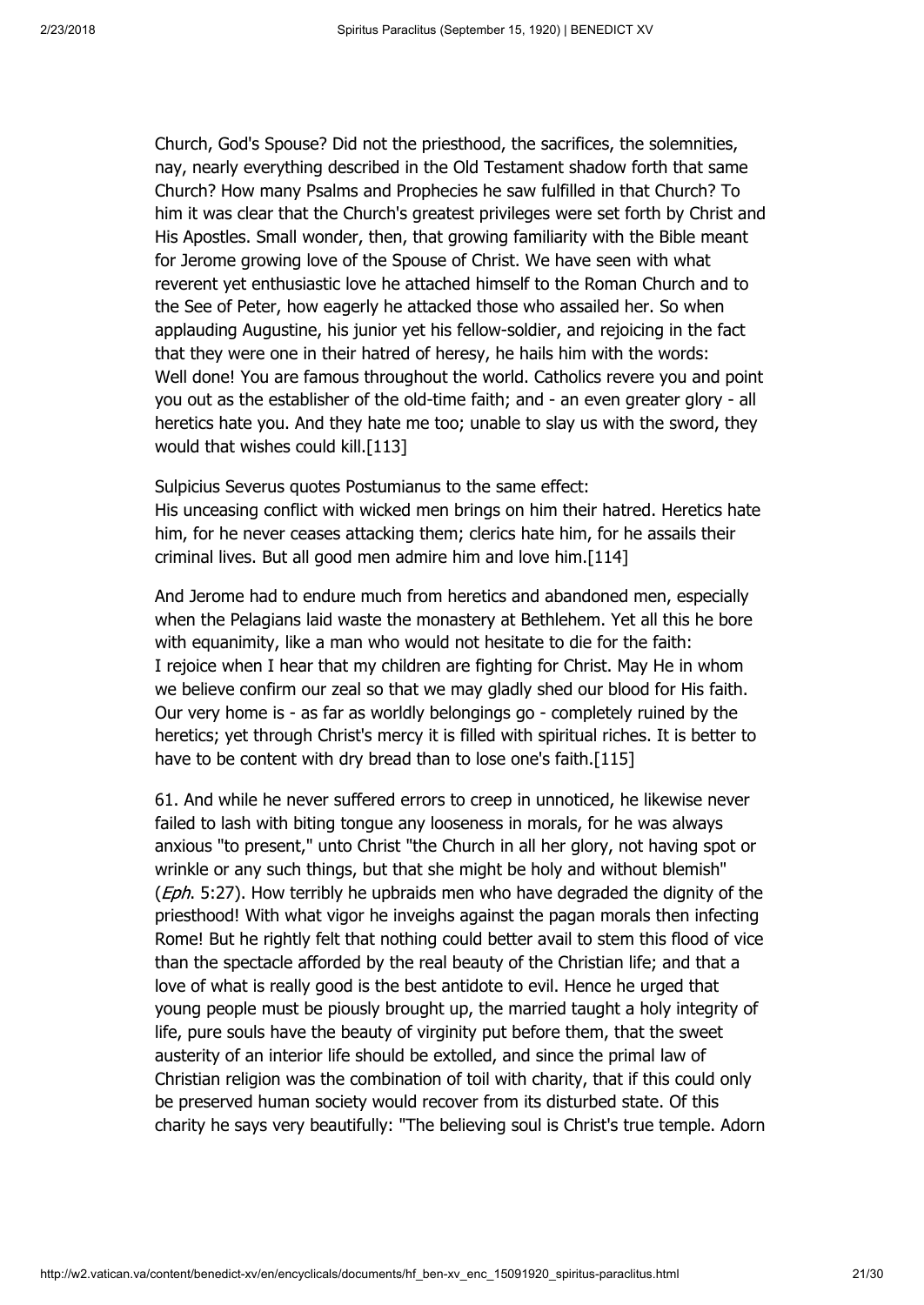it, deck it out, offer your gifts to it, in it receive Christ. Of what profit to have your walls glittering with jewels while Christ dies of hunger in poverty?"[116]

62. As for toil, his whole life and not merely his writings afford the best example. Postumianus, who spent six months with him at Bethlehem, says: "He is wholly occupied in reading and with books; he rests neither day nor night; he is always either reading or writing something."[117] Jerome's love of the Church, too, shines out even in his Commentaries wherein he lets slip no opportunity for praising the Spouse of Christ:

The choicest things of all the nations have come and the Lord's House is filled with glory: that is, "the Church of the Living God, the pillar and the ground of truth." . . . With jewels like these is the Church richer than ever was the synagogue; with these living stones is the House of God built up and eternal peace bestowed upon her.[118]

Come, let us go up to the Mount of the Lord: for we must needs go up if we would come to Christ and to the House of the God of Jacob, to the Church which is "the pillar and ground of truth."[119]

By the Lord's voice is the Church established upon the rock, and her hath the King brought into His chamber, to her by secret condescension hath He put forth His hand through the lattices.[120]

63. Again and again, as in the passages just given, does Jerome celebrate the intimate union between Christ and His Church. For since the Head can never be separated from the mystical body, so, too, love of Christ is ever associated with zeal of His Church; and this love of Christ must ever be the chiefest and most agreeable result of a knowledge of Holy Scripture. So convinced indeed was Jerome that familiarity with the Bible was the royal road to the knowledge and love of Christ that he did not hesitate to say: "Ignorance of the Bible means ignorance of Christ."[121] And "what other life can there be without knowledge of the Bible wherein Christ, the life of them that believe, is set before us?'[122] Every single page of either Testament seems to center around Christ; hence Jerome, commenting on the words of the Apocalypse about the River and the Tree of Life, says:

One stream flows out from the throne of God, and that is the Grace of the Holy Spirit, and that grace of the Holy Spirit is in the Holy Scriptures, that is in the stream of the Scriptures. Yet has that stream twin banks, the Old Testament and the New, and the Tree planted on either side is Christ.[123]

64. Small wonder, then, if in his devout meditations he applied everything in the Bible to Christ:

When I read the Gospel and find there testimonies from the Law and from the Prophets, I see only Christ; I so see Moses and the Prophets and I understand them of Christ. Then when I come to the splendor of Christ Himself, and when I gaze at that glorious sunlight, I care not to look at the lamplight. For what light can a lamp give when lit in the daytime? If the sun shines out, the lamplight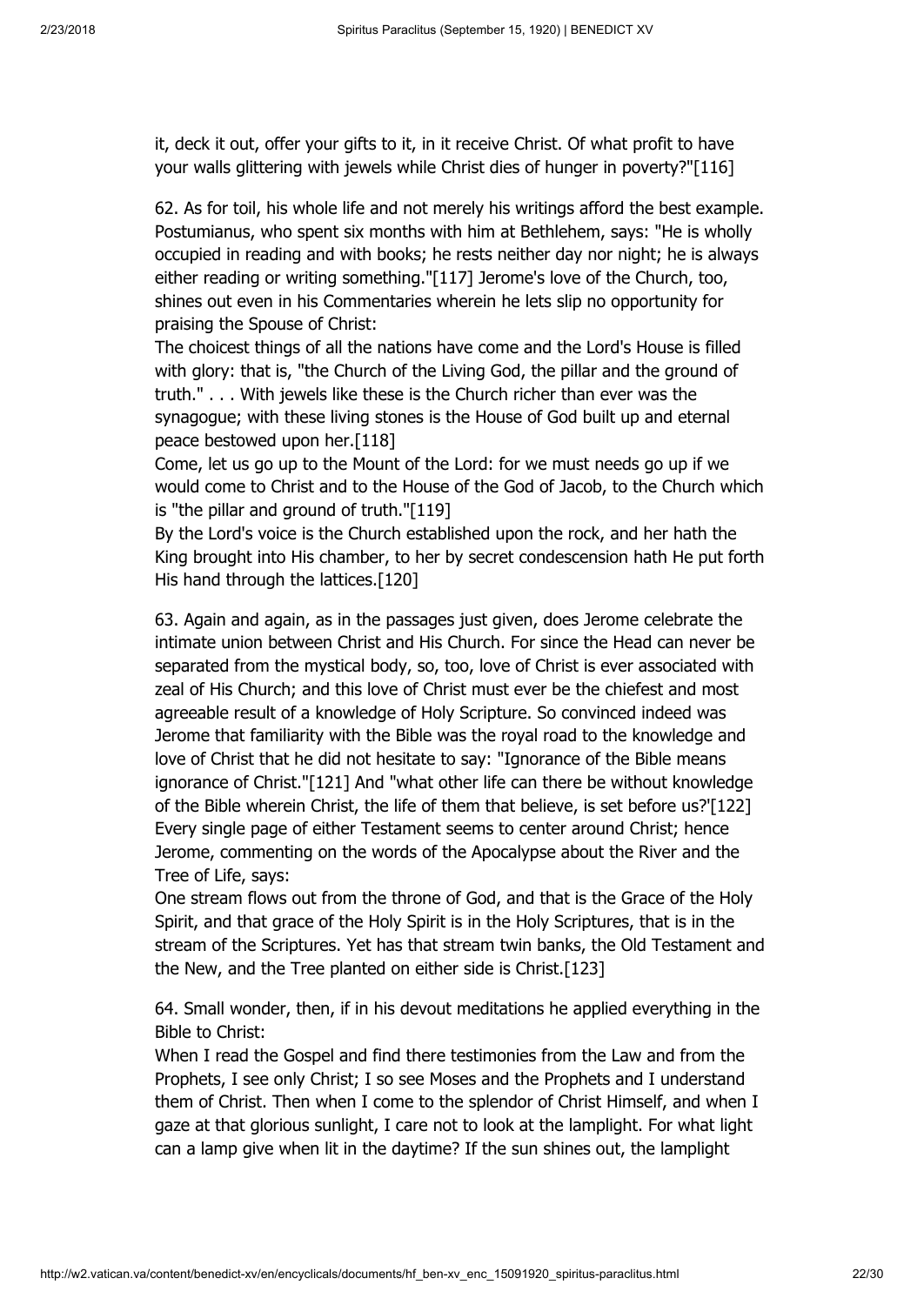does not show. So, too, when Christ is present the Law and the Prophets do not show. Not that I would detract from the Law and the Prophets; rather do I praise them in that they show forth Christ. But I so read the Law and the Prophets as not to abide in them but from them to pass to Christ.[124]

65. Hence was Jerome wondrously uplifted to love for and knowledge of Christ through his study of the Bible in which he discovered the precious pearl of the Gospel: "There is one most priceless pearl: the knowledge of the Savior, the mystery of His Passion, the secret of His Resurrection."[125] Burning as he did with the love of Christ we cannot but marvel that he, poor and lowly with Christ, with soul freed from earthly cares, sought Christ alone, by His spirit was he led, with Him he lived in closest intimacy, by imitating Him he would bear about the image of His sufferings in himself. For him nought more glorious than to suffer with and for Christ. Hence it was that when on Damasus' death he, wounded and weary from evil men's assaults, left Rome and wrote just before he embarked: Though some fancy me a scoundrel and guilty of every crime - and, indeed, this is a small matter when I think of my sins - yet you do well when from your soul you reckon evil men good. Thank God I am deemed worthy to be hated by the world. . . What real sorrows have I to bear - I who fight for the Cross? Men heap false accusations on me; yet I know that through ill report and good report we win the kingdom of heaven.<sup>[126]</sup>

66. In like fashion does he exhort the maiden Eustochium to courageous and lifelong toil for Christ's sake:

To become what the Martyrs, the Apostles, what even Christ Himself was, means immense labor - but what a reward! . . . What I have been saying to you will sound hard to one who does not love Christ. But those who consider worldly pomp a mere offscouring and all under the sun mere nothingness if only they may win Christ, those who are dead with Christ, have risen with Him and have crucified the flesh with its vices and concupiscences - they will echo the words: "Who shall separate us from the charity of Christ?"[127]

67. Immense, then, was the profit Jerome derived from reading Scripture; hence came those interior illuminations whereby he was ever more and more drawn to knowledge and love of Christ; hence, too, that love of prayer of which he has written so well; hence his wonderful familiarity with Christ, Whose sweetness drew him so that he ran unfalteringly along the arduous way of the Cross to the palm of victory. Hence, too, his ardent love for the Holy Eucharist: "Who is wealthier than he who carries the Lord's Body in his wicker basket, the Lord's Blood in his crystal vessel?"[128] Hence, too, his love for Christ's Mother, whose perpetual virginity he had so keenly defended, whose title as God's Mother and as the greatest example of all the virtues he constantly set before Christ's spouses for their imitation.[129] No one, then, can wonder that Jerome should have been so powerfully drawn to those spots in Palestine which had been consecrated by the presence of our Redeemer and His Mother. It is easy to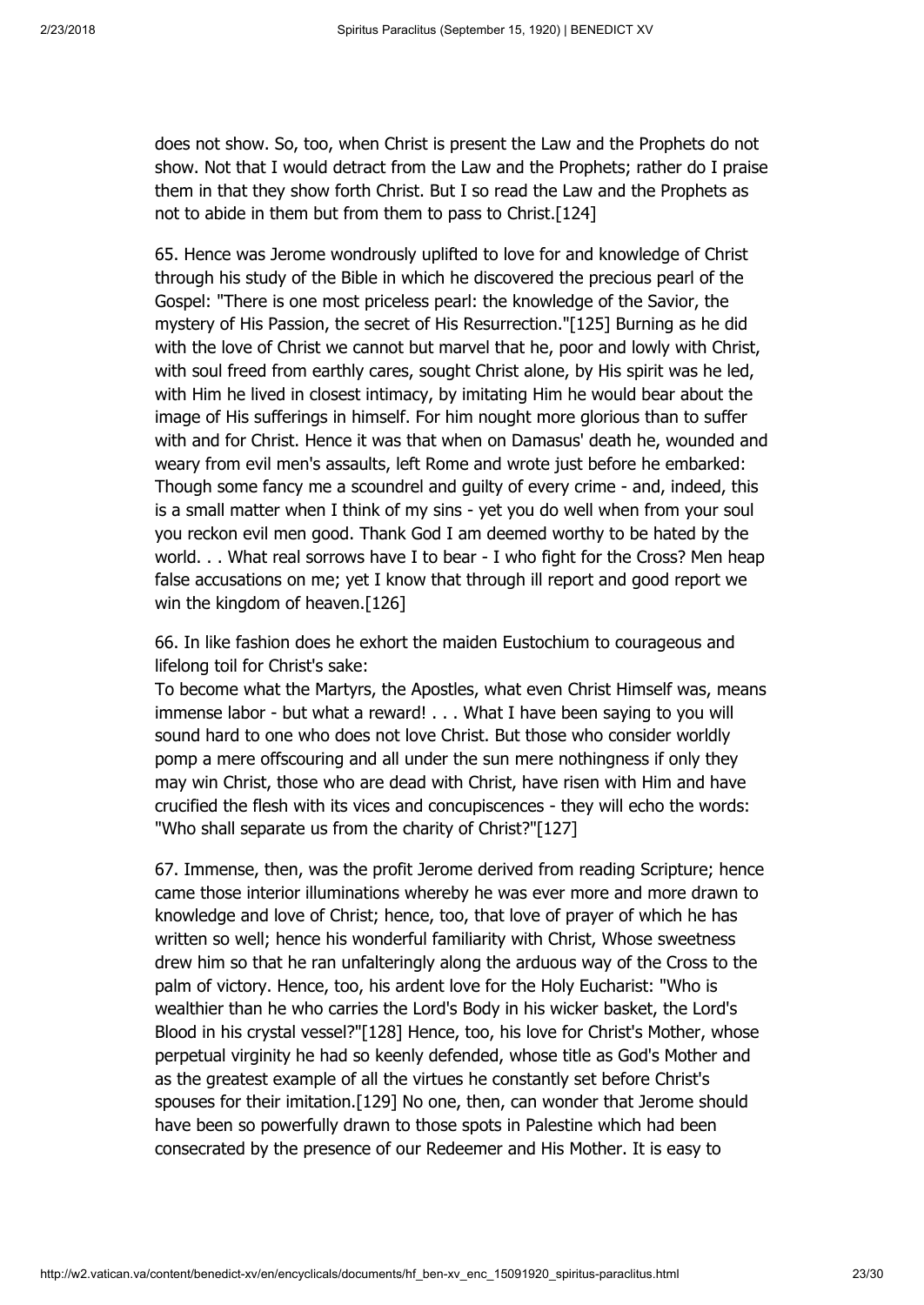recognize the hand of Jerome in the words written from Bethlehem to Marcella by his disciples, Paula and Eustochium:

What words can serve to describe to you the Savior's cave? As for the manger in which He lay - well, our silence does it more honor than any poor words of ours. . . Will the day ever dawn where we can enter His cave to weep at His tomb with the sister (of Lazarus) and mourn with His Mother; when we can kiss the wood of His Cross and, with the ascending Lord on Olivet, be uplifted in mind and spirit?[130]

Filled with memories such as these, Jerome could, while far away from Rome and leading a life hard for the body but inexpressibly sweet to the soul, cry out: "Would that Rome had what tiny Bethlehem possesses!"[131]

68. But we rejoice - and Rome with us - that the Saint's desire has been fulfilled, though far otherwise than he hoped for. For whereas David's royal city once gloried in the possession of the relics of "the Greatest Doctor" reposing in the cave where he dwelt so long, Rome now possesses them, for they lie in St. Mary Major's beside the Lord's Crib. His voice is now still, though at one time the whole Catholic world listened to it when it echoed from the desert; yet Jerome still speaks in his writings, which "shine like lamps throughout the world."[132] Jerome still calls to us. His voice rings out, telling us of the super-excellence of Holy Scripture, of its integral character and historical trustworthiness, telling us, too, of the pleasant fruits resulting from reading and meditating upon it. His voice summons all the Church's children to return to a truly Christian standard of life, to shake themselves free from a pagan type of morality which seems to have sprung to life again in these days. His voice calls upon us, and especially on Italian piety and zeal, to restore to the See of Peter divinely established here that honor and liberty which its Apostolic dignity and duty demand. The voice of Jerome summons those Christian nations which have unhappily fallen away from Mother Church to turn once more to her in whom lies all hope of eternal salvation. Would, too, that the Eastern Churches, so long in opposition to the See of Peter, would listen to Jerome's voice. When he lived in the East and sat at the feet of Gregory and Didymus, he said only what the Christians of the East thought in his time when he declared that "If anyone is outside the Ark of Noe he will perish in the over-whelming flood."[133] Today this flood seems on the verge of sweeping away all human institutions - unless God steps in to prevent it. And surely this calamity must come if men persist in sweeping on one side God the Creator and Conserver of all things! Surely whatever cuts itself off from Christ must perish! Yet He Who at His disciples' prayer calmed the raging sea can restore peace to the tottering fabric of society. May Jerome, who so loved God's Church and so strenuously defended it against its enemies, win for us the removal of every element of discord, in accordance with Christ's prayer, so that there may be "one fold and one shepherd."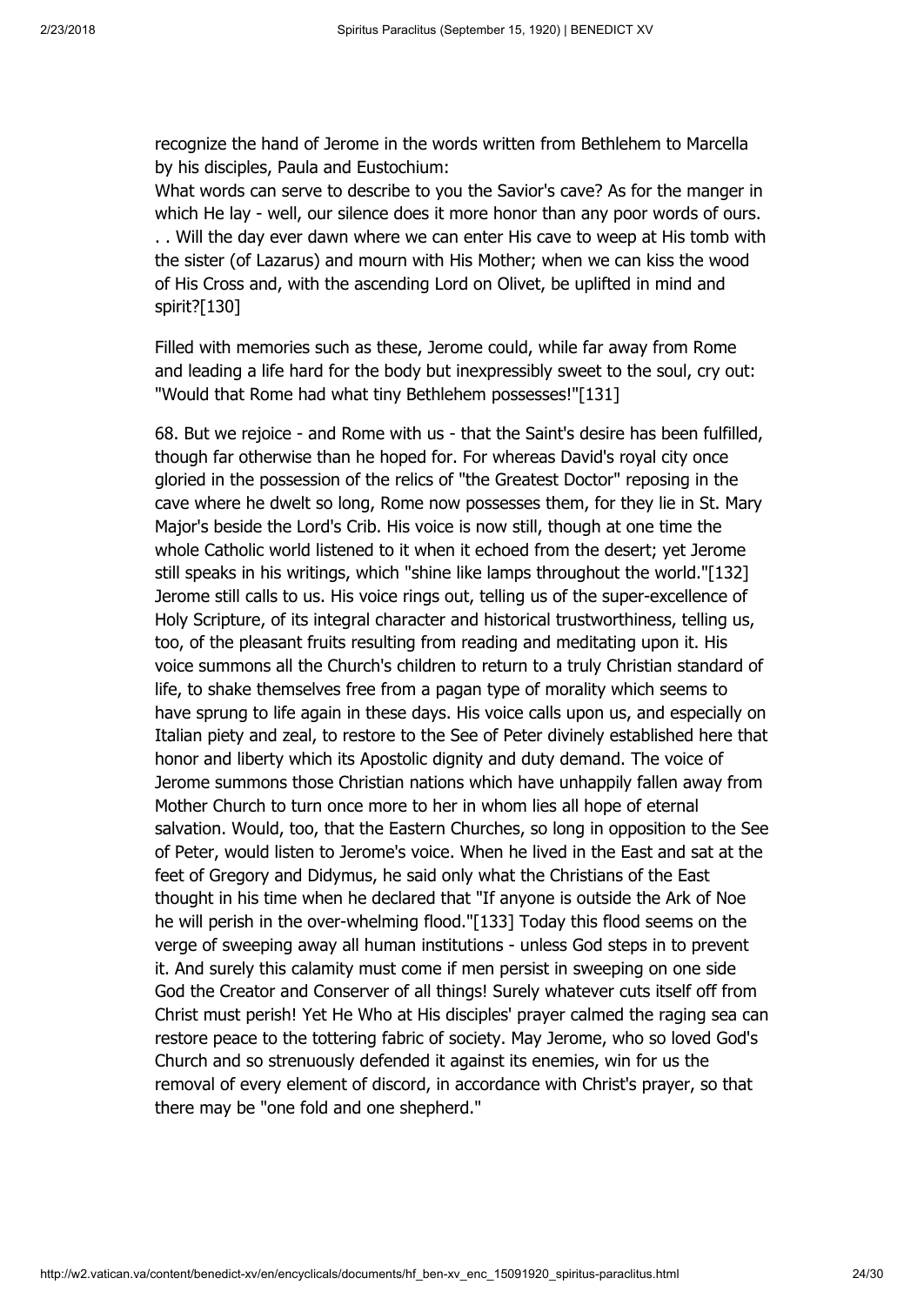69. Delay not, Venerable Brethren, to impart to your people and clergy what on the fifteenth centenary of the death of "the Greatest Doctor" we have here set before you. Urge upon all not merely to embrace under Jerome's guidance Catholic doctrine touching the inspiration of Scripture, but to hold fast to the principles laid down in the Encyclical *Providentissimus Deus*, and in this present Encyclical. Our one desire for all the Church's children is that, being saturated with the Bible, they may arrive at the all surpassing knowledge of Jesus Christ. In testimony of which desire and of our fatherly feeling for you we impart to you and all your flocks the Apostolic blessing.

Given at St. Peter's, Rome, September 15, 1920, the seventh year of our Pontificate.

## BENEDICT XV

- 1. Rom. 15:4.
- 2. Sulpicius Severus, *Dial.*, 1, 7.
- 3. John Cassian, De Incarn., 7, 26.
- 4. S. Prosper, Carmen de ingratis, 57
- 5. S. Jerome, De viris ill., 135.
- 6. Id., Epist. ad Theophilum, 82, 2, 2.
- 7. Id., Epist. ad Damasum, 15, 1, 1; Epist. ad eundum, 16, 2, 1.
- 8. Id., In Abdiam, Prol.
- 9. Id., *In Matt.*, 13:44.
- 10. Id., Epist. ad Eustochium, 22, 30, 1.
- 11. Id., Epist. ad Pammachium et Oceanum, 84, 3, 1.
- 12. Id., Epist. ad Rusticum, 125, 12.
- 13. Id., Epist. ad Geruchiam, 123, 9; Epist. ad Principiam, 127, 7, 1.
- 14. Id., *Epist. and Principiam*, 127, 7, 1.
- 15. Id., Epist. ad Damasum, 36, 1; Epist. ad Marcellum, 32, 1.
- 16. Id., Epist. ad Asellam, 45, 2; Epist. ad Marcellinum et Anapsychiam, 126, 3; Epist. ad Principiam, 127, 7.
- 17. Id., Epist. ad Pammachium et Oceanum, 84, 3, 1.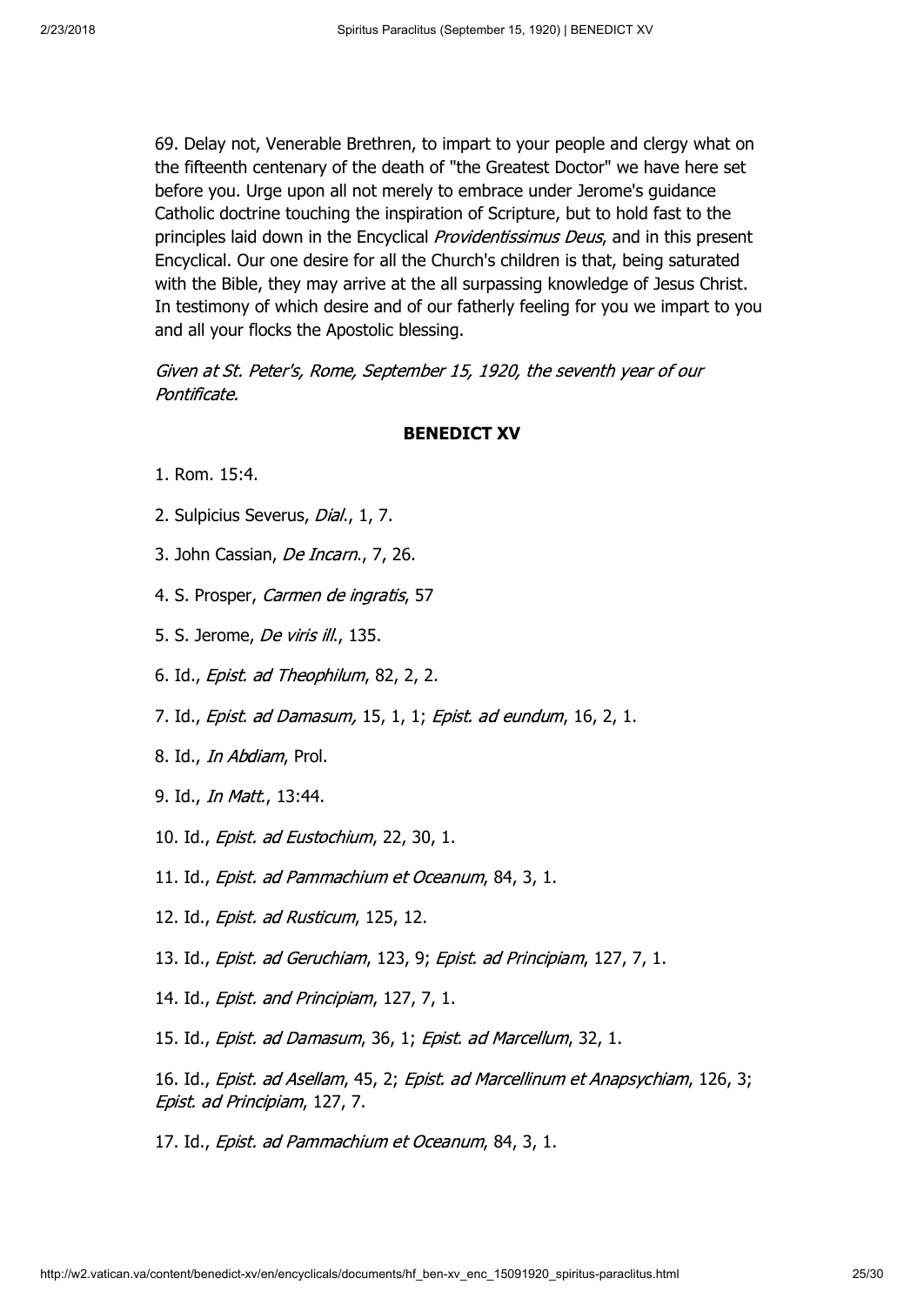- 18. Id., Ad Domnionem et Rogatianum in I Paral., Praef.
- 19. Id., Tract. de Ps., 88.
- 20. Id., *In Matt.*, 13:44; *Tract. de Ps.*, 77.
- 21. Id., *In Matt.*, 13:45.
- 22. Id., Quaest. in Genesim, Praef.
- 23. Id., *In Agg.*, 2:1, *In Gal.*, 2:10.
- 24. Id., Adv. Helv., 19.
- 25. Id., Adv. Iovin., 1, 4.
- 26. Id., Epist. ad Pammachium, 49, 14, 1.
- 27. Id., *In Jer.*, 9:12-14.
- 28. Id., Epist. ad Fabiolam, 78, 30.
- 29. Id., Epist. ad Marcellam, 27, 1, 1.
- 30. Id., In Ezech., 1:15-18.
- 31. Id., In Mich., 2:11; 3:5-8.
- 32. Id., In Mich., 4:1.
- 33. Id., *In Jer.*, 31:35.
- 34. Id., In Nah. 1:9.
- 35. Id., Epist. ad Pammachium, 57, 7, 4.
- 36. Id., Epist. Theophilum, 82, 7, 2.
- 37. Id., Epist. ad Vitalem, 72, 2, 2.
- 38. Id., Epist. ad Damasum, 18, 7, 4; cf. Epist. Paula et Eustochium ad Marcellam, 46, 6, 2.
- 39. Id., Epist. ad Damasum, 36, 11, 2.
- 40. Id., Epist. ad Pammachium, 57, 9, 1.
- 41. S. Augustine, Ad S. Hieron., inter epist. S. Hier., 116, 3.
- 42. Leo XIII, Providentissimus Deus, cf. Ench. Bibl., n. 125.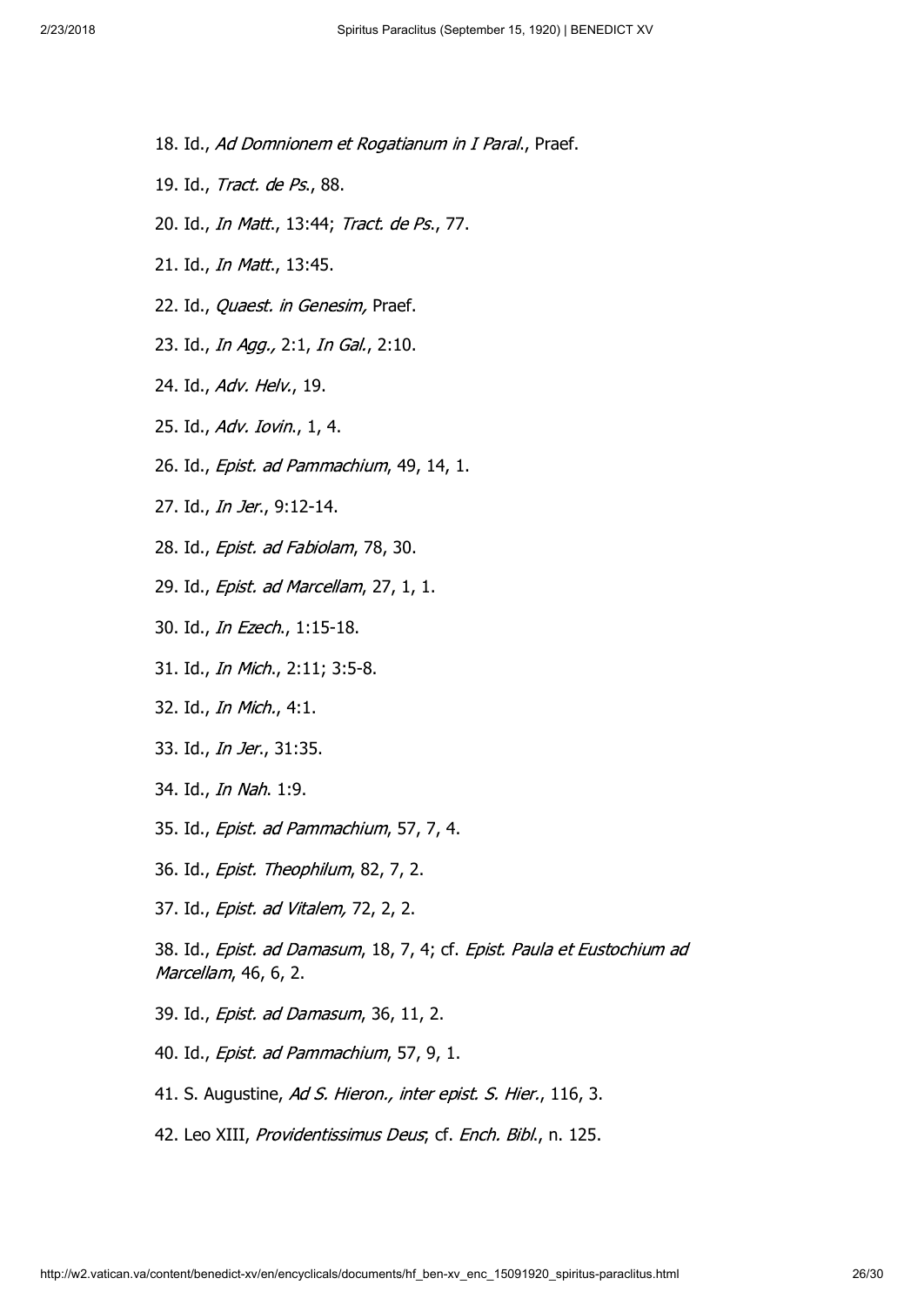- 43. Ibid., cf. Ench. Bibl., n. 124.
- 44. S. Jerome, *In Jer.*, 23:15-17; *In Matt.*, 14:8; *Adv. Helv.*, 4.
- 45. Id., In Philem., 4.
- 46. S. Aug., Contra Faustum, 26, 3, 6.
- 47. S. Jerome, *In Matt., Prol.; cf. Luke*, 1:1.
- 48. Id., Epist. ad Fabiolam, 78, 1, 1; cf. In Marc., 1:13-31.
- 49. S. Aug., Contra Faustum, 26, 8.
- 50. S. Jerome, Epist. ad Demetriadem, 130, 20; cf. Prov. 4:6,8.
- 51. Conc. Trid., Sess. 4 Decr. de ed. et usu ss. Iibrorum; cf. Ench. Bibl., n. 61.
- 52. S. Jerome, *Epist. ad Paulinum*, 58, 9, 2; 11, 2.
- 53. S. Aug., *Confessiones*, 3, S; cf. 8, 12.
- 54. S. Jerome, Epist. ad Eustochium, 22, 30, 2.
- 55. Id., In Mich., 1:10-15.
- 56. Id., *In Gal.*, 5:19-21.
- 57. Id., Epist. 108 sive Epitaphium S. Paulae, 26, 2.
- 58. Id., Ad Domnionem et Rogatianum in I Paral, Praef.
- 59. Id., Epist. ad Theophilum, 63, 2.
- 60. Id., Epist. ad Damasum, 15, 1, 2, 4.
- 61. Id., Epist ad Damasum, 16, 2, 2.
- 62. Id., In Dan., 3:37.
- 63. Id., Adv. Vigil., 6.
- 64. Id., Dial. contra Pelagianos, Prol. 2.
- 65. Id., Contra Ruf., 3, 43.
- 66. Id., In Mich., I:I0-IS.
- 67. Id., In Is., 16:1-S.
- 68. Leo XIII, Providentissimus Deus; cf. Ench. Bibl., n. 100.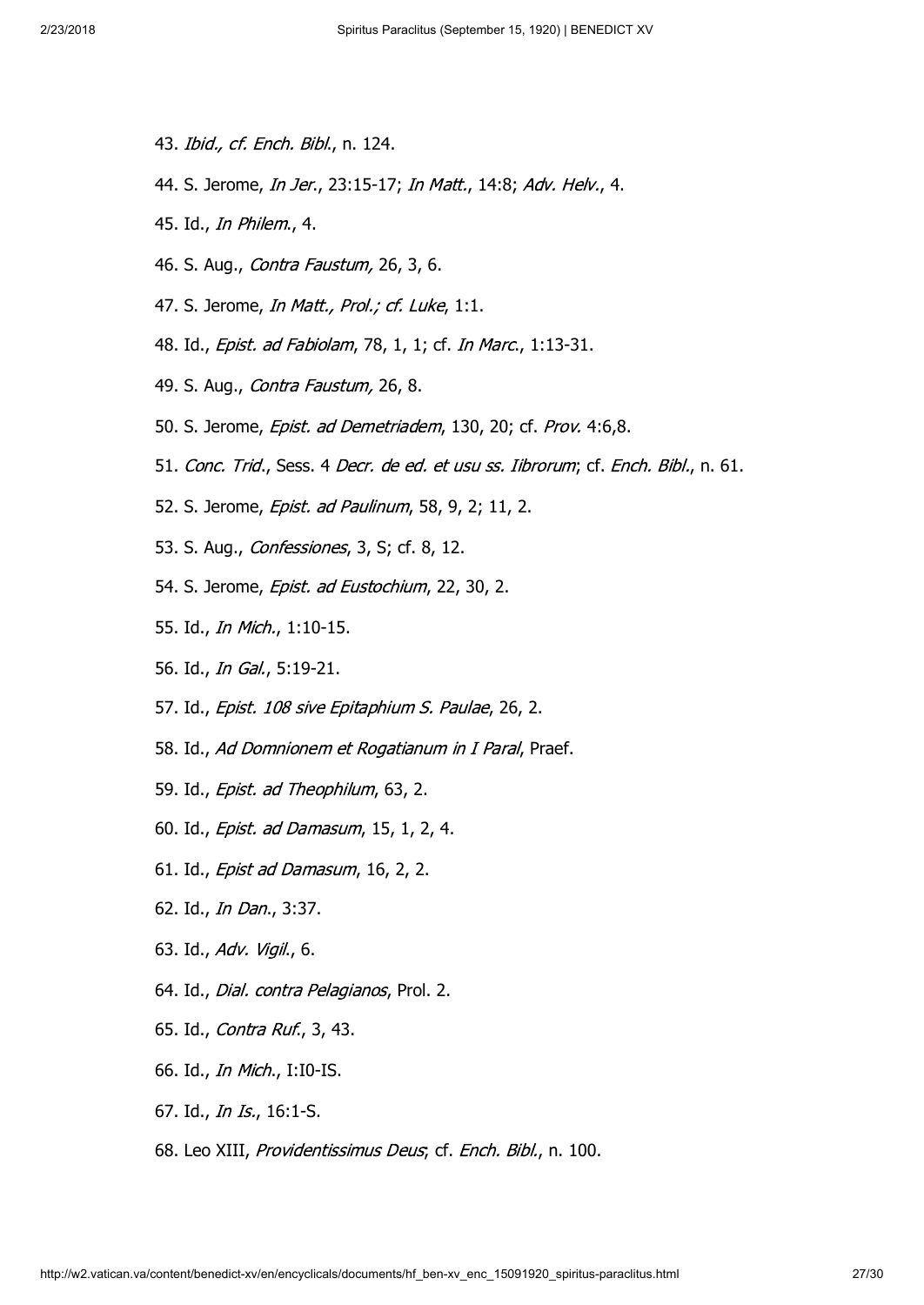- 69. S. Jerome, In Tit., 3:9.
- 70. Id., *In Eph.*, 4:31.
- 71. Id., Epist. ad Laetam, 107, 9, 12.
- 72. Id., Epist. ad Eustochium, 22, 17, 2.
- 73. Id., Epist. 108 sive Epitaphium S. Paulae, 26.
- 74. Id., Epist. ad Principiam, 127, 7.
- 75. Imitatio Christi, 4, 11, 4.
- 76. S. Jerome, Epist. ad Rusticum, 125, 7, 3.
- 77. Id., Epist. ad Nepotianum, 52, 7, 1; cf. Tit. 1:9.
- 78. Id. Epist. ad Paulinum, 53, 3 3.
- 79. Id. Epsit. as Marcellam, 27, i, 2.
- 80. Leo XIII, Providentissimus Deus, cf. Ench. Bibl., n. 100-132.
- 81. Pius X, Vinea electa, May 7, 1909; cf. A.A.S., I (1909) 447-451; Ench. Bibl., n. 300.
- 82. S. Jerome, *Tract. de Ps*. 147; cf. *Ps.* 1:2, *Wis.* 16:20.
- 83. Leo XIII, Providentissimus Deus, cf. Ench. Bibl., n. 114.
- 84. S. Jerome, Epist. ad Nepotianum, 52, 8, 1.
- 85. Id., In Amos, 3:3-8.
- 86. Id., *In Zach.*, 9:15.
- 87. Id., Epist. ad Marcellam, 29, 1, 3.
- 88. Id., *In Matt.*, 25:13.
- 89. Cf. Id., In Ezech., 38:1, 41:23, 42:13; In Marc., 1:13-31; Epist. ad Dardanum, 129, 6, 1.
- 90. Id., *In Hab.*, 3:14.
- 91. Id., *In Marc.*, 9:1-7; cf. *In Ezech.*, 40:24-27.
- 92. Id., *In Eccles.*, 12:9.
- 93. Id., Epist. ad Paulinum, 58, 9, 1.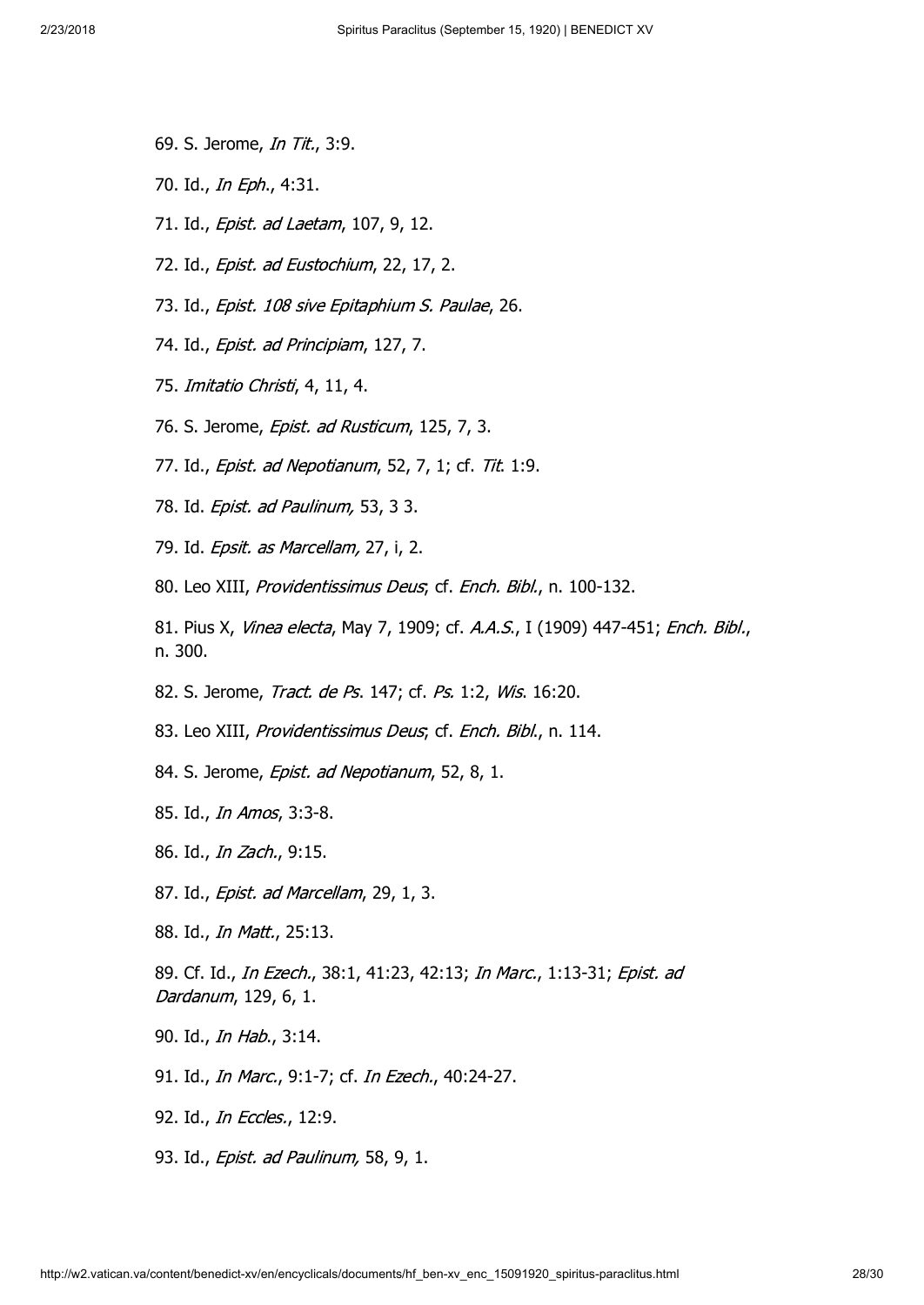- 94. Id., *In Eccles.*, 2:24-26.
- 95. Id., *In Amos*, 9:6.
- 96. Id., *In Isa.*, 6:1-7.
- 97. Leo XIII, Providentissimus Deus, cf. Ench. Bibl., n. 112.
- 98. S. Jerome, Epist. ad Pammachium, 49, 17, 7.
- 99. Id., *In Gal.*, 1:11.
- 100. Id. *In Amos*, Praef.
- 101. Id. *In Gal.*, Praef.
- 102. Id., Epist. ad Damasum, 36, 14, 2; cf. Epist. ad Cyprianum, 140,1,2.
- 103. Id., Epist. ad Nepotianum, 52, 8, 1.
- 104. Id., Dialogus contra Luciferianos, 11.
- 105. Id., Epist. ad Paulinum, 53, 7, 2.
- 106. Id., *In Tit.*, 1:10.
- 107. Id., *In Matt.*, 13:32.
- 108. Id., Epist. ad Damasum, 36, 14, 2.
- 109. Id., Epist. ad Pammachium, 48, 4, 3.
- 110. Id., Epist. ad Paulinum, 53, 10.
- 111. Id., Epist. ad Paulam, 30, 13.
- 112. Id., *In Eph.*, Prol.
- 113. Id., Epist. ad Augustinum, 141, 2; cf. Epist. ad eumdem, 134,1.
- 114. Postumianus apud Sulp. Sev., Dial., 1, 9.
- 115. S. Jerome, Epist ad Apronium, 139.
- 116. Id., Epist. ad Paulinum, 58, 7, 1.
- 117. Postumianus, Dial., 1, 9.
- 118. S. Jerome, *In Agg.*, 2:1-10.
- 119. Id., In Mich., 4:1-7.